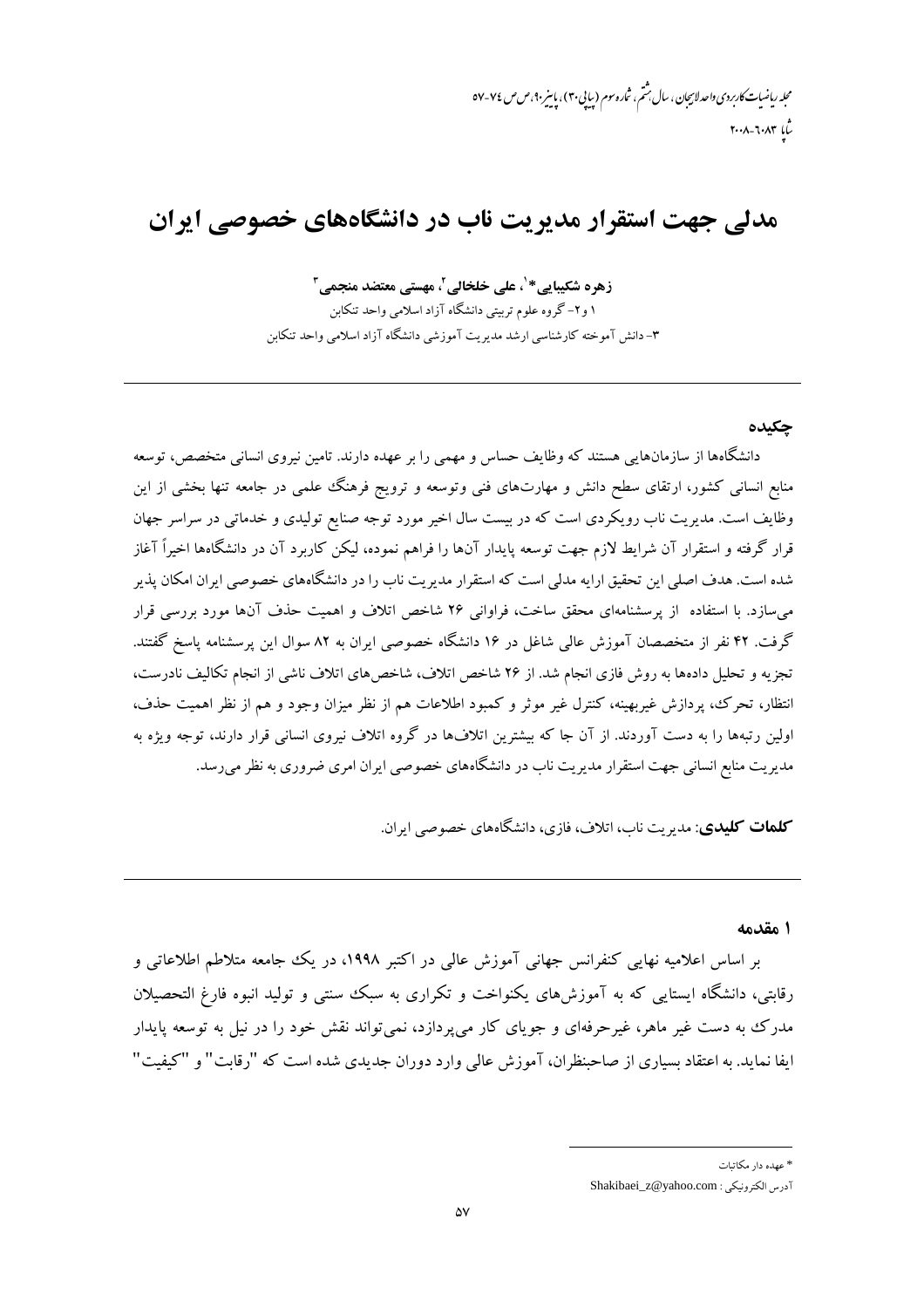.<br>مىڭمىيانى وہمكاران، مدلى حهت استترار مدىرىت ناب در دائىڭاه بىي خصوصى اىران

از مشخصههای اصلی آن محسوب میشوند. فیگنبوم که از پایه گذاران نظریات مدیریت کیفیت محسوب می شود، معتقد است که کیفیت آموزش، عامل کلیدی در " رقابت پنهان" بین کشورهاست [۱].

در حال حاضر بسیاری از دانشگاهها و موسسات آموزش عالی خصوصی در کشور ایران با مساله ارایه خدمات .<br>آموزشی با کیفیت مناسب در عین حفظ موقعیت مالی مطلوب رویارو هستند. افزایش شهریهها، علاوه بر فشار مضاعف بر خانوادهها و دانشجویان هرگز نمیتواند یک راه حل همیشگی محسوب شود. رشد روز افزون موسسات آموزش عالی، ارتقاء ظرفیت پذیرش دانشجو در دانشگاههای دولتی و خصوصی، تاسیس رشتههای تحصیلی یکسان در مقاطع مشابه و فواصل جغرافیایی نزدیک، کمتر شدن جمعیت در سنین ورود به دانشگاه، فراهم شدن امکان تحصیل از راه دور به طور گسترده، امکان ادامه تحصیل در کشورهای دور و نزدیک، در رشته دلخواه و با شرایط سهل تر و دریافت مدارک معتبر و مهمتر از همه عدم جذب فارغ التحصیلان بسیاری از رشتهها در بازار کار کشور باعث بروز مشکل در سیستم آموزش عالمی خصوصی شده است. طبق آمار اعلام شده در سال ۱۳۸۹ تنها ۳۴٪ از ظرفیت پذیرش دانشجو در موسسات آموزش عالمی خصوصی تکمیل شده و حدود صد هزار صندلی خالی مانده است. تعطیلی یا ادغام آینده قابل پیش بینی برای بسیاری از آنها است.

بنابراین مسئولین دانشگاهها و موسسات آموزش عالمی خصوصی باید احساس خطر کنند. آن چه برای صنایع نساجی، چرم و کفش، فرش و… اتفاق افتاد می تواند برای دانشگاهها نیز رخ دهد. مدیریت آموزش عالی در این موقعییت دشوار مسئولیّت سنگینی بر عهده دارد. استفاده از راه حلهای نخ نما شده قدیمی نظیر تعدیل نیرو، حذف برنامههای با کیفیت ولی پرهزینه و کاهش خدمات رفاهی، تنها موجب نارضایتی در بین اعضای هیات علمی، کارکنان و دانشجویان شده و خود مقدمه نابودی دانشگاهها را فراهم مینماید.

امیلیانی [۲] معتقد است که: "در این شرایط میتوان راهی را که مدیران صنایع در برخورد با تحولات پیمودند، در پیش گرفت. آنها مدیریت ناب را به عنوان راهبی برای کاهش هزینهها، بهبود کیفیت، تسهیل فرایندها و افزایش سهم بازار برگزیدند، تا با ایجاد ثبات، رشد اشتغال و رضایت مشتری صنایع خود را نجات دهند. اکنون بسیاری از دستاندرکاران آموزش عالی به این واقعیت یی بردهاند که اتلاف در بسیاری از فرایندهای دانشگاهی وجود دارد. رؤسا، اعضای هیأت علمی و کارکنان دانشگاهها باید بدانند که ناب سازی در آموزش عالمی کاربرد دارد و بپذیرند که وجوه تشابه در کسب وکار تولیدی و خدماتی بسیار بیش از تفاوت بین آنهاست."

از سوی دیگر پیتر هینز مدیر مرکز پژوهشهای نوین صنعتی و مرکز پژوهش موسسه ناب در دانشکده مدیریت دانشگاه کاردیف [۳] معتقد است که "سیستم اداره دانشگاهها باید به نحوی متحول شود که خدمات آموزش عالمی به عنوان تجارت قرن بیست و یکم قادر به پاسخگویی سریع به مشتریان و تقاضای بازار باشد. دانشگاه ناب، دانشگاهی در کلاس جهانی است که ضمن توانمند سازی دانشجویان با ارایه خدمات ارزش آفرین به دنبال ایجاد محیط کاری پر تحرکی است که افراد با اعتماد به نفس و نوآوری در جستجوی کمال باشند." اگر چه دانشگاهها اساساً سازمانهای غیر انتفاعی محسوب می شوند. اما باید برای تامین مالی و سرمایهگذاری

مجدد در فعالیتهای آموزشی برای خود در آمد کافی ایجاد کنند. دانشگاهها بدون شک در مجموعهای از حوزههای رقابت (محلی، منطقهای و جهانی) فعالیت می کنند [۴].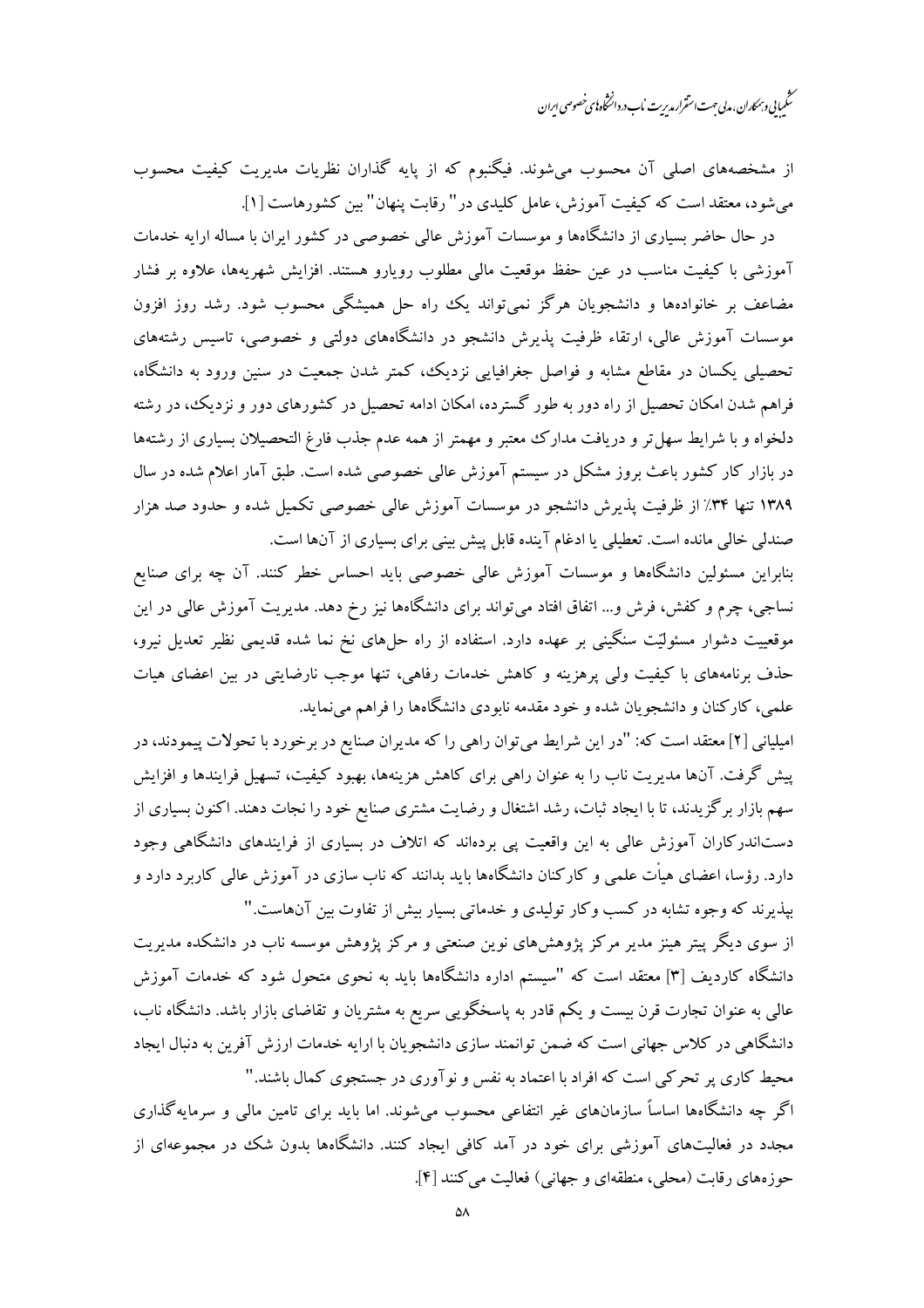سیستم مدیریت ناب، فلسفه جدید مدیریتی است که در نقطه مقابل سیســـتم مدیریتی مبتنی بر تولید انبوه قرار دارد و بر خلاف کاربرد اولیه تولید ناب، صرفاً به حوزه تولیدی و کارگاهی محدود نمی شود. در عملیات اداری .<br>شرکتهای تولیدی و یا در سازمانهای خدماتی، بسیاری از ایزارها و شیوههای ناب با کاربرد اقتضایی قابل استفاده هستند. به عنوان نمونه از دانشگاه مدیسون در ایالات متحده آمریکا می توان نام برد که با رویکرد ناب به خوبی موفق به اصلاح فرایندهایش شده است. این دانشگاه با اصلاح مرحله پذیرش، ۳۸ در صدهزینه و ۳۹ درصد زمان لازم را كاهش داده است [۳].

# ۲ رویکرد ناب

در دهه ۱۹۳۰ به علت نیاز شدید دولت ژاپن، شرکت صنایع ماشین آلات نساجی خانواده تویوتا در جزیره ناگوياي ژاپن وارد صنعت وسايل نقليه موتوري گرديد. اين شركت در آن سال&ا با مشكلاتي از قبيل بازار داخلي کوچک، نیروی کار ثابت، فقدان سرمایهی کافی و رقبای خارجی روبرو بود. بنابراین آی جی تویودا به همراه یکی از مهندسان شرکت به نام تاییچی اوهنو به آمریکا سفر کرد تا از کارخانه اتوموبیل سازی فورد بازدید نماید. آنها شیوه تولید فورد را آموختند و تلاش فراوانی کردند تا آن را در کارخانه خود بنا کنند. اما سرانجام یی بردند که شیوه فورد به دردشان نمی خورد. آن ها خود دست به کار شدند و کم کم با تلاش فراوان و نگرش خاص ۔<br>تاییچی اوهنو مسیری را طی کردند که منجر به شکل گیری یک سیستم تولید جدید شد. بعدها سه مدیر ارشد برنامه جهانی وسایل نقلیه موتوری، آقایان ووماک، جونز و راس در کتابی به نام "ماشینی که جهان را تغییر داد" سیستم تولید تویوتا را سیستم تولید ناب نامیدند. تا هر کس از چارچوب فکری آنها پیروی کند ناب نامیده شود. به عقیده نویسندگان این کتاب، رویکرد ناب، رویکردی سیستمی برای غلبه بر مشکلات سیستمهای تولیدی پیچیده و گرد آوردن ابزارهای مختلف تولید به گونهای است که امکان دستیابی به سه هدف عمده:

- ١. كيفيت بالا
- ۲. هزبنه رقابتی
- ۳. \_ تحویل به مقدار مورد نیاز و در زمان مناسب را فراهم می سازد.

ناب ترجمه واژه Lean مي باشد كه وقتي براي گوشت آن(ا به كار مي برند، معنى لخم و بدون چربي مي<هد. شاید بیشتر به این دلیل این نام عجیب را انتخاب کردند که در این شیوه نهایتاً سعی میشود تا تمام اتلافها از درون سیستم بیرون کشیده شود. درست مثل گوشتی که تمام چربیها و زواید آن را گرفتهاند، هر چه مانده گوشت لخم است. در تولید ناب، پس از حذف اتلافها همه آن کارهایی باقی میمانند که ارزش افزودهای به همراه دارند.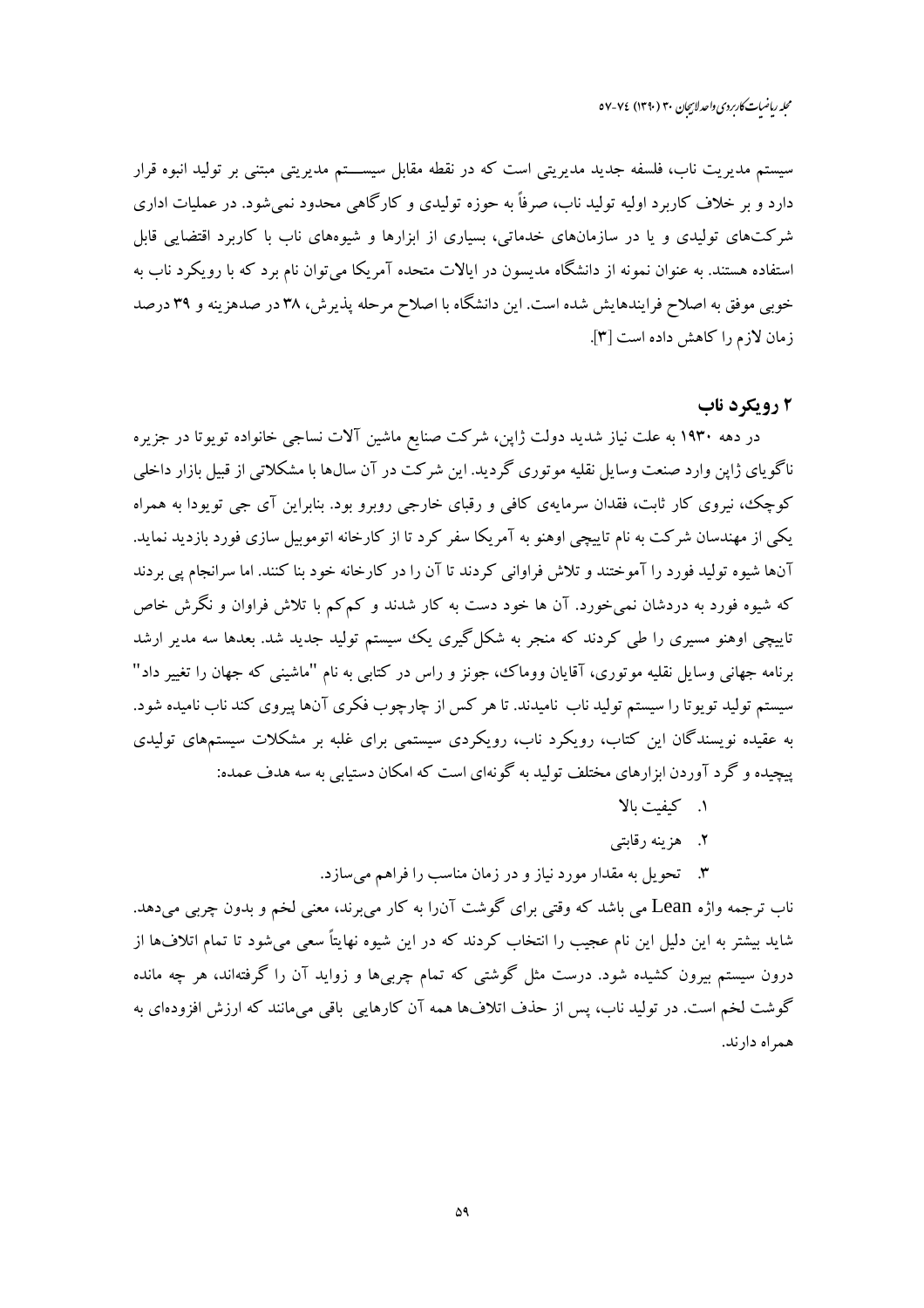.<br>مىڭمىيانى وہمكاران، مدلى حهت استترار مدىرىت ناب در دائىڭاه بىي خصوصى اىران

#### ١-١ اتلاف

مودا واژهای ژاپنی است. مودا به معنی اتلاف است و به هر فعالیت انسانی اتلاق میشود که جاذب و مصرف کننده منابع و ذخایر است ولی هیچ ارزشی را نمیآفریند.

- اشتباهاتی که باید اصلاح شوند.
- توليد چيزهايي كه كسي خواهان آنها نيست.
- موجودیها و کالاهای فروش نرفتهای که روی هم انبار می شوند.
	- مراحلی از پردازش که به راستی ضرورتی ندارند.
		- حرکات نیروی انسانی
	- حمل و نقل کالا از یک نقطه به نقطهای دیگر بی هیچ هدفی
- توقف و انتظار کارکنان برای انجام کاری در پایین جریان به دلیل انجام نگرفتن به موقع کاری در بالای جر بان
	- کالاها و خدماتی که به نیاز مصرف کننده پاسخ نمی گویند همه و همه مودا هستند [۵].

مجموعه این اتلافهای هشتگانه در توپوتا مودا نامیده می شوند، که موجب افزایش زمان تاخیر، فشارکاری زیاد بر ماشین آلات و منابع انسانی، ایجاد موجودی زیاد و افزایش زمان انتظار می شوند. در توپوتا علاوه بر مودا، دو اتلاف دیگر با نامهای موری و مورا نیز معرفی شده است. موری به معنی زیاد فشار آوردن بر منابع انسانی و ماشین آلات می باشد که نتیجه مستقیم مودا است و باعث بروز مشکلات ایمنی و کاهش انگیزه و تمرکز منابع انسانی می شود. مورا به معنی عدم توازن بوده و سبب می شود که بین مقدار ورودی و توان دستگاهها عدم توازن ایجاد شود [۶].

### ۳ تفکر ناب

خوشبختانه برای مودا نوشداروی موثری وجود دارد و آن تفکر ناب است. تفکر ناب شیوهای را مهیا می کند که به مدد آن میتوان ارزش را تعیین کرد، فعالیتهای ارزش آفرین را در بهترین توالی و ترتیب قرار داد و هرگاه به این فعالیتها نیاز باشد، بی وقفه آنها را اجرا کرد و با بیشترین میزان تاثیر به انجام رساند [۵].

## 3-1 اصول تفكر ناب

اصل اول: تعيين دقيق ارزش هر محصول معين اصل دوم: شناسایی جریان ارزش آن محصول اصل سوم: ايجاد حركت بدون وقفه در اين ارزش اصل چهارم: امکان دادن به خریدار تا این ارزش را از تولید کننده بیرون بکشد ال ينجم: تعقيب كمال [۵].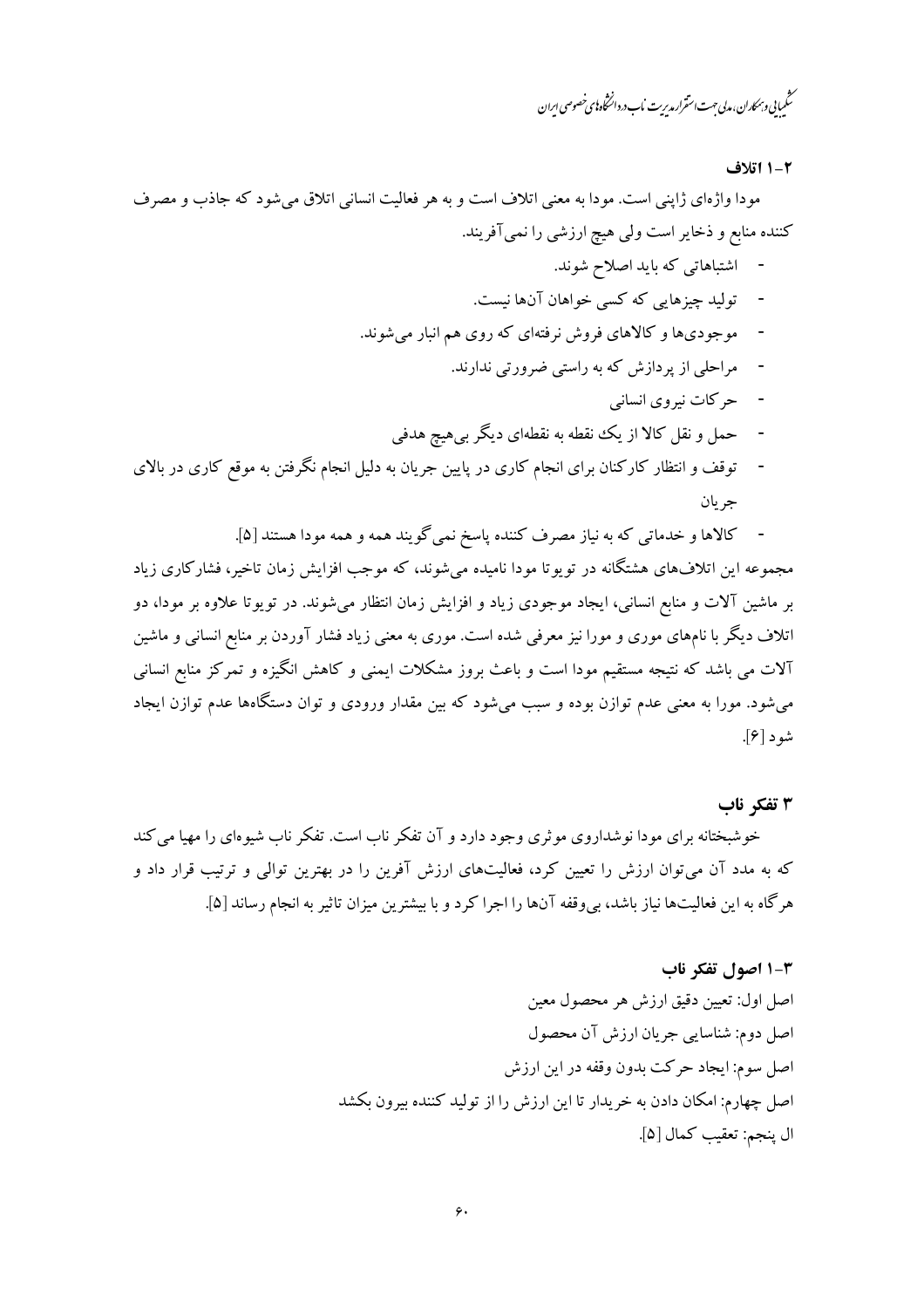محله رماضات کاربردی واحد لاسچان ۳۰ (۱۳۹۰) ۷۷-۷۷

### 4-2 اصول تفكر ناب در دانشگاه

چنان که گفته شد، ارزش را مشتری نهایی تعیین می;ماید. برای بحث درباره ارزش در آموزش عالی مناسبتر است که آموزش به عنوان یک صنعت خدماتی، به جای صنعت تولیدی، در نظر گرفته شود. مشتریان آموزش، یا صاحبان منافع آن، گروههای وسیعی را تشکیل میدهند. فراگیران، یا افرادی که به طور مستقیم از خدمات آموزشی بهره می برند، مشتریهای اولیه، اولیاء دانشجویان وهیات امنا دانشگاه از مشتریان ثانویه و گروهی که منافع مستقیم کم ولی اساسی در آموزش دارند، مثل کارفرمایان، دولت و به طور کلبی جامعه، مشتریان دسته سوم را تشکیل میدهند. از طرف دیگر همکاران درون یک موسسه آموزشی، شامل مدیران، اعضای هیات علمی و کارکنان نیز از مشتریان داخلی آن محسوب می شوند [۷].

بهبود كيفيت، حذف اتلافها، كاهش زمان انجام كارها، كوتاه نمودن صفها و كاهش هزينه از اهداف ناب سازی در موسسات آموزشی است.

دالگارد واوسترگارد [۸] در تحقیقی تحت عنوان "مدیریت کیفیت فراگیر و تفکر ناب در آموزش عالی" برای اولین بار به بررسی کاربرد مفاهیم تفکر ناب در دانشگاهها پرداختند. آنها کیبی برداری از اصول تفکر ناب بکار گرفته شده در صنایع تولیدی را رد نمودند وکلید موفقیت را سازگار نمودن هوشمندانه این اصول با محیط آموزش عالى دانستند.

کام و ماتایسل [۹] در تحقیقی تحت عنوان "کمتر بیشتر است،چارچوبی برای یک دانشگاه پایدار" به موضوع چگونگی پایداری ناب در کالجها ودانشگاههای ایالات متحده آمریکا پرداختند و نتیجه گرفتند که هرگونه کاربرد اصول ناب در آموزش عالی تنها با تقاضا از راس سازمان و با نظر افراد کلیدی و آشنا با مسایل سازمان امكان پذير است.

کام وماتایسل [۱۰] و[۱۱] در دو تحقیق دیگر تحت عناوین"مطالعه مقدماتی در خصوص بهترین کاربردهای پایدار ناب در آموزش عالی" و" مطالعه موردی در کاربرد مفاهیم پایداری ناب در دانشگاهها" انجام دادند. این تحقیقات در۱۸ دانشگاه در آمریکای شمالی انجام شد. یافتههای این تحقیقات با تاکید بر لزوم آشنایی هیات رییسه دانشگاهها با اصول مدیریت ناب، توصیه مینماید که هر گونه بهسازی در آموزش عالی با استفاده از ابتکارات ناب باید با توجه به موارد زیر باشد:

- مفاهیم ناب به کارکنان آموزش داده شود.
- اصول پنج گانه ووماک مورد استفاده قرار گیرد.
- ابزار مناسب جهت اندازه گیری نتایج تعیین شود.
- برنامههای مبتکرانه با به کارگیری فن آوری و به طور گروهی تداوم یابد.

#### ۳-۳ انواع اتلاف در دانشگاه

چارچوبهای گوناگونی برای شناسایی انواع اتلاف که فرایندهای کاری را میآلایند وجود دارد. لیستی شامل هفت تا ده گونه اتلاف در تحقیقات اولیه در رابطه با کاربرد ناب در تولید معرفی شدهاند. با اشاعه اصول و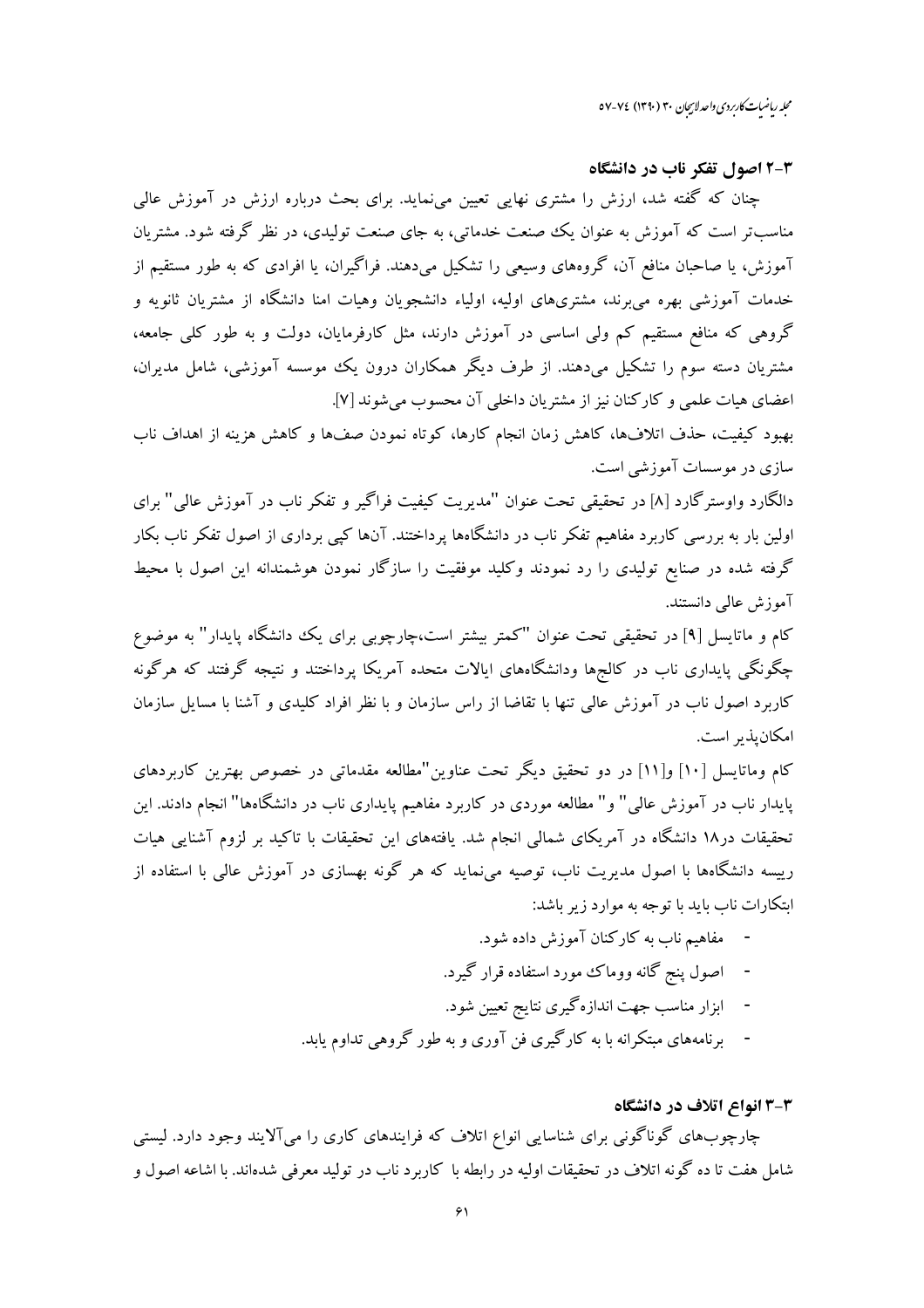.<br>سنگىيانى و بېمكاران، مدلى حهت استترار مديريت نماب در دانشخاه پاي خصوصي ايران

روشهای ناب در پهنه وسیعی از خدمات، لاریو چارچوب دقیقتری را ارایه داد که اتلافها را در چهار حوزه عمومي سازمان دهي نموده و ٢۶ نوع اتلاف مشخص را شرح مي دهد [١٢]. همانطور که گفته شد، هدف کلی این تحقیق ارایه مدلی است که استقرار مدیریت ناب را در دانشگاههای خصوصی ایران، امکان پذیر میسازد. در راستای این هدف سوالات زیر تدوین گردید: ۱– شاخص های اتلاف در دانشگاهها کدامند؟ ۲– اهمیت نسبی حذف این اتلافها در دانشگاههای خصوصی ایران چقدر است و رتبه هر کدام چگونه است؟ ۳– روابط بین شاخصهای اتلاف در دانشگاههای خصوصی ایران چگونه است؟

- - ۴- وضعیت اتلافها در دانشگاههای خصوصی ایران چگونه است؟

# ٤ روش پژوهش

در یک تحقیق میدانی و با روش توصیفی از نوع پیمایشی، جامعه آماری متشکل از ۴۲ نفر از خبرگان و متخصصان آموزش عالی شاغل در واحدهای بسیار بزرگ دانشگاه آزاد اسلامی به ۸۲ سوال بسته– یاسخ، که در ینج سطح با امتیازات فازی پنج تایی (خیلی کم، کم، متوسط، زیاد و خیلی زیاد) تنظیم گردیده و بر مبنای کار یانگ وو لی [۱۳] برای رتبه دادن به واژههای زبانی از عدد فازی مثلثی معادل استفاده شد و به گو یهها در دو بخش میزان وجود و اهمیت حذف پاسخ گفتند.

| عدد فازي                                            | واژه زبانی |
|-----------------------------------------------------|------------|
| $(\cdot \circ \cdot \mathsf{r} \circ \cdot \cdot))$ | بسیار کم   |
| (0.00, 0.01)                                        | کم         |
| $(0.50 \cdot 0.00 \cdot T)$                         | متو سط     |
| $(0.000 \times 9)$                                  | ز باد      |
| $(V_{\mathcal{C}}, \mathcal{A}_{\mathcal{C}})$      | خیلی زیاد  |
|                                                     |            |

جدول ۱. واژههای زبانی و عدد فازی مرتبط با هر یک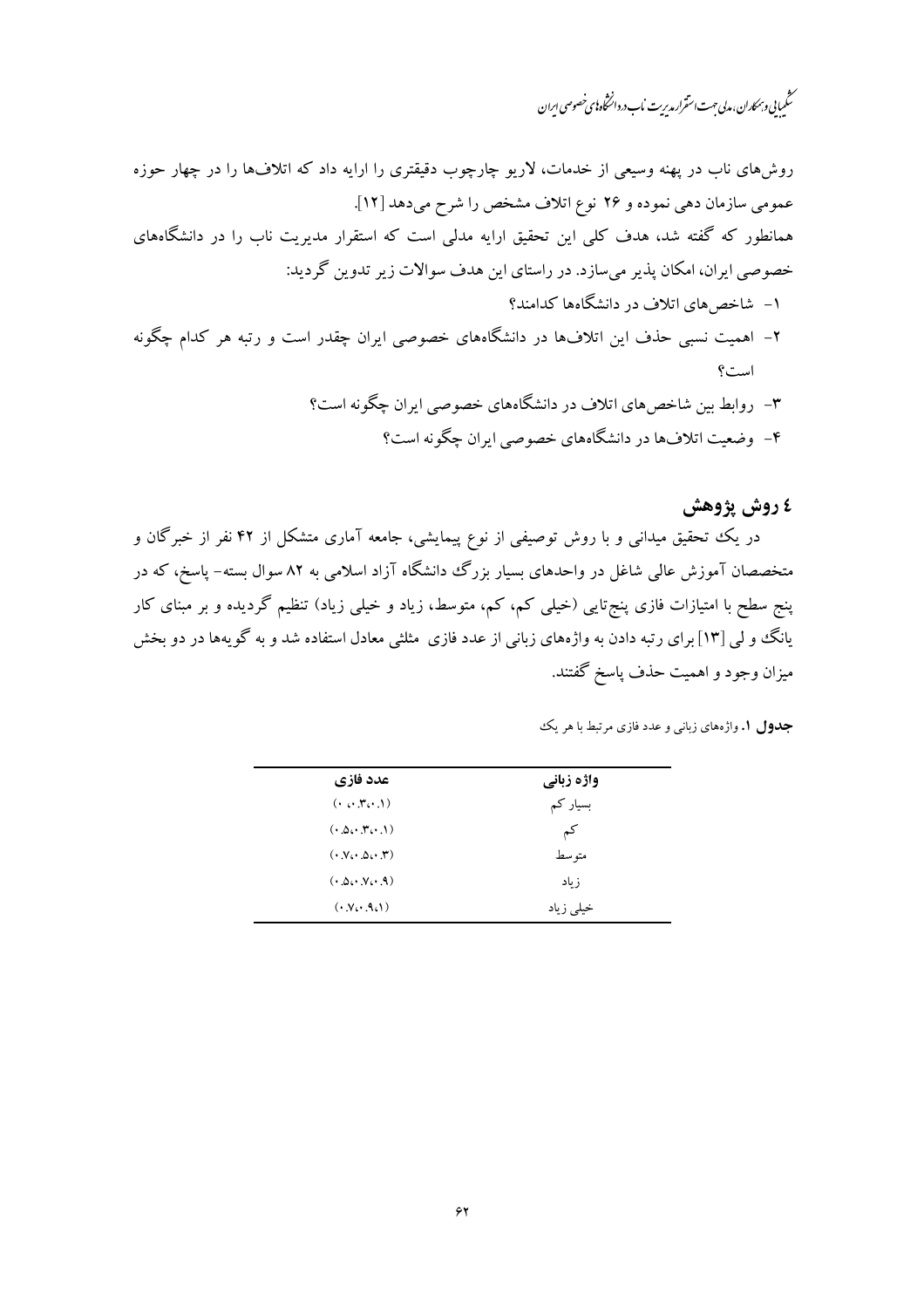مجله ریاضیات کاربردی واحدلاسچان ۳۰ (۱۳۹۰) ۷۷-۷۷



**شکل ۱.** نمایش اعداد فازی مثلثی گزینههای پنج گانه

برای محاسبه روایی پرسشنامه از روش قضاوت خبرگان استفاده شد وبرای محاسبه پایایی آن پس از اجرای آزمایشی بین ۱۸ نفر از آزمون آلفای کرونباخ (۰/۹۷) استفاده و تایید شد. برای تجزیه و تحلیل دادهها با بهرهگیری از منطق فازی پس از تعیین شاخصها و گردآوری نظر خبرگان، با استفاده از مفاهیم فازی، میانگین فازی برای مقادیر شاخصها محاسبه شد، برای تجمیع نظر متخصصان با استفاده از مدل میانگین حسابی و جهت تبدیل اعداد فازی به مقادیر قطعی از روش میانگین وزنی استفاده شد و در مرحله بعد گزینهها رتبهبندی شدند.

| <b>جدول ۲.</b> تبدیل اعداد فازی مثلثی به اعداد قطعی |  |
|-----------------------------------------------------|--|
|-----------------------------------------------------|--|

| عدد قطعي                              | خوشبينانه تري  | ممكنترين       | بدبينانه ترين  | عدد فازي                                                       | علامت   | واژههای        |
|---------------------------------------|----------------|----------------|----------------|----------------------------------------------------------------|---------|----------------|
| $(a+2m+b)/4$                          |                |                |                | مثلثي                                                          | اختصاري | زباني          |
| $\cdot$ / $\cdot$ $\uparrow$ $\Delta$ | $\cdot/$       | ٠              | ٠              | $(\cdot \cdots \cdots)$                                        | VL      | خیلی کم        |
| .7170                                 | $\cdot$ /۳     | $\cdot/$       | ٠              | $(0, \cdots)$ $(0, \cdots)$                                    | L       | كم             |
| $\cdot$ / $\mathsf{r}$                | $\cdot/\Delta$ | $\cdot$ /۳     | $\cdot/$       | $(1)$ $(1)$ $(1)$ $(1)$                                        | ML      | کمنر از متوسط  |
| $\cdot/\Delta$                        | $\cdot$ /V     | $\cdot/\Delta$ | $\cdot$ /۳     | $(\cdot/\mathsf{r}\cdot\cdot/\mathsf{d}\cdot\cdot/\mathsf{V})$ | M       | متوسط          |
| $\cdot/\vee$                          | $\cdot/9$      | $\cdot/\vee$   | $\cdot/\Delta$ | (·/Δ ∴ /V ∴ /9)                                                | MH      | بیشتر از متوسط |
| $\cdot$ / $\land\lor\Diamond$         |                | $\cdot/9$      | $\cdot$ /V     | $(1.81 \cdot 1)$                                               | H       | زياد           |
| .79V                                  |                |                | $\cdot$ /9     | (1, 1, 1)                                                      | VH      | خیلی زیاد      |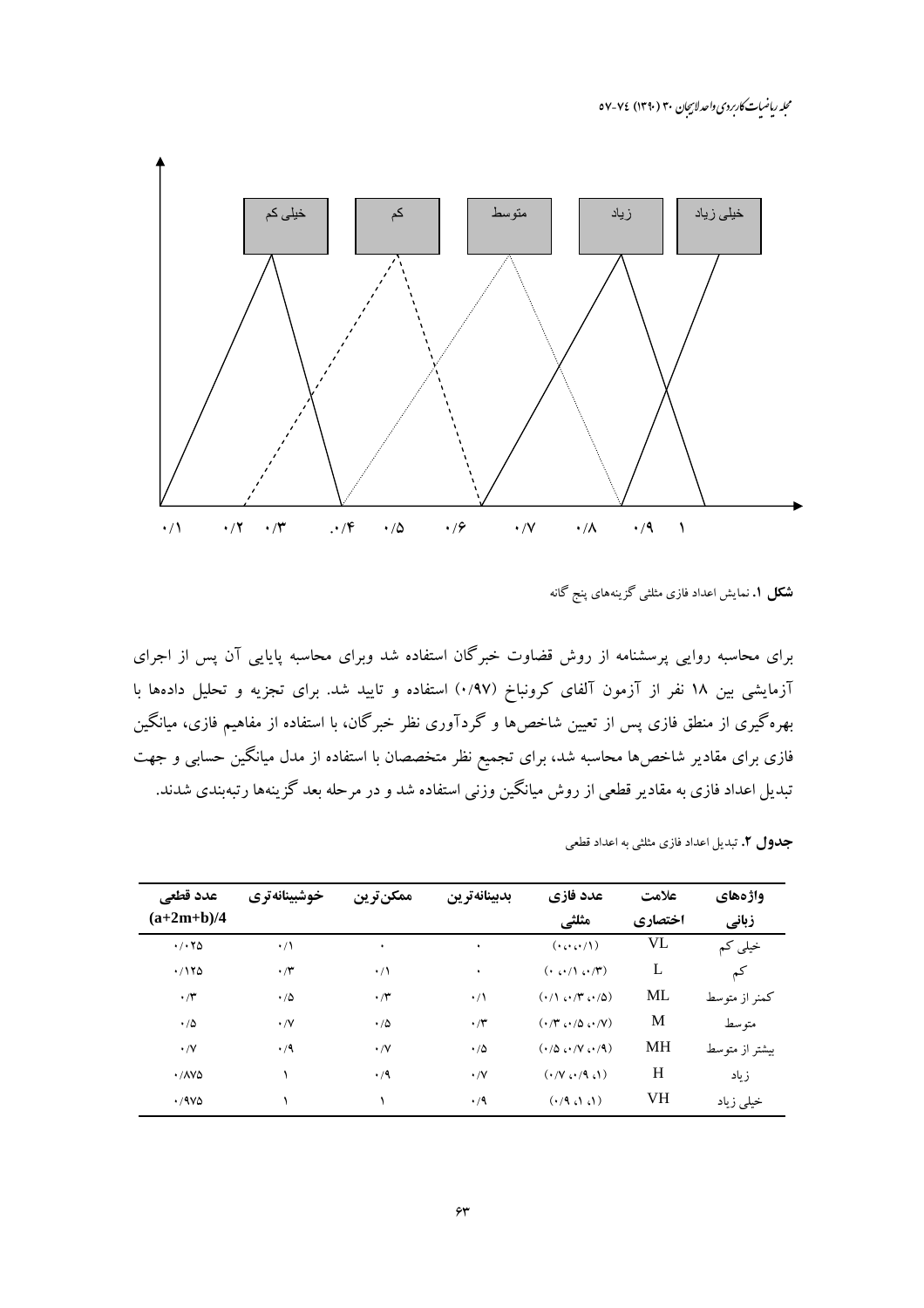ر<br>سنگیبایی *و بمکار*ان، مدبی <sup>ج</sup>هت استترار مدیریت ماب در دانشگاه **ب**ی خصوصی ایران

٤-١ يافته هاى پژوهش

شاخصهای اتلاف در دانشگاهها کدامند؟ سوال اول: بر اساس نظریات بالزر [۱۲] در خصوص شناسایی اتلافها در دانشگاه، شاخصها در چهار حوزه عمومی و ۲۶ شاخص ویژه به شرح زیر دستهبندی گردید.

جدول ۳. شاخص هاي اتلاف نيروي انساني

جدول ٤. شاخص هاي اتلاف فرايند

| اتلاف ناشی از کنترل غیر موثر             |    |
|------------------------------------------|----|
| اتلاف ناشی از تغییر                      |    |
| اتلاف ناشی از دستکاری                    |    |
| اتلاف ناشی از تلاش غیر استراتژیک         |    |
| اتلاف ناشی از فرایند های پیش بینی نشده   | ۵  |
| اتلاف ناشی از استاندارد نبودن            | ۶  |
| اتلاف ناشی از زیر-بهینه سازی             | ٧  |
| اتلاف ناشی از برنامه ریزی ضعیف           | ٨  |
| اتلاف ناشی از دور زدن(سیستم های در سایه) |    |
| اتلاف ناشي از جريان نا يكدست             | ۱۰ |
| اتلاف ناشی از بازبینی                    | ۱۱ |
| اتلاف ناشي از اصلاح خطاها                | ۱۲ |

#### جدول ٥. شاخص هاي اتلاف اطلاعات

| اتلاف ناشي از ترجمه اطلاعات          |   |
|--------------------------------------|---|
| اتلاف ناشی از کمبود اطلاعات          |   |
| اتلاف ناشی از دست به دست شدن اطلاعات |   |
| اتلاف ناشی از اطلاعات نا مربوط       |   |
| اتلاف ناشي از اطلاعات غير دقيق       | ۵ |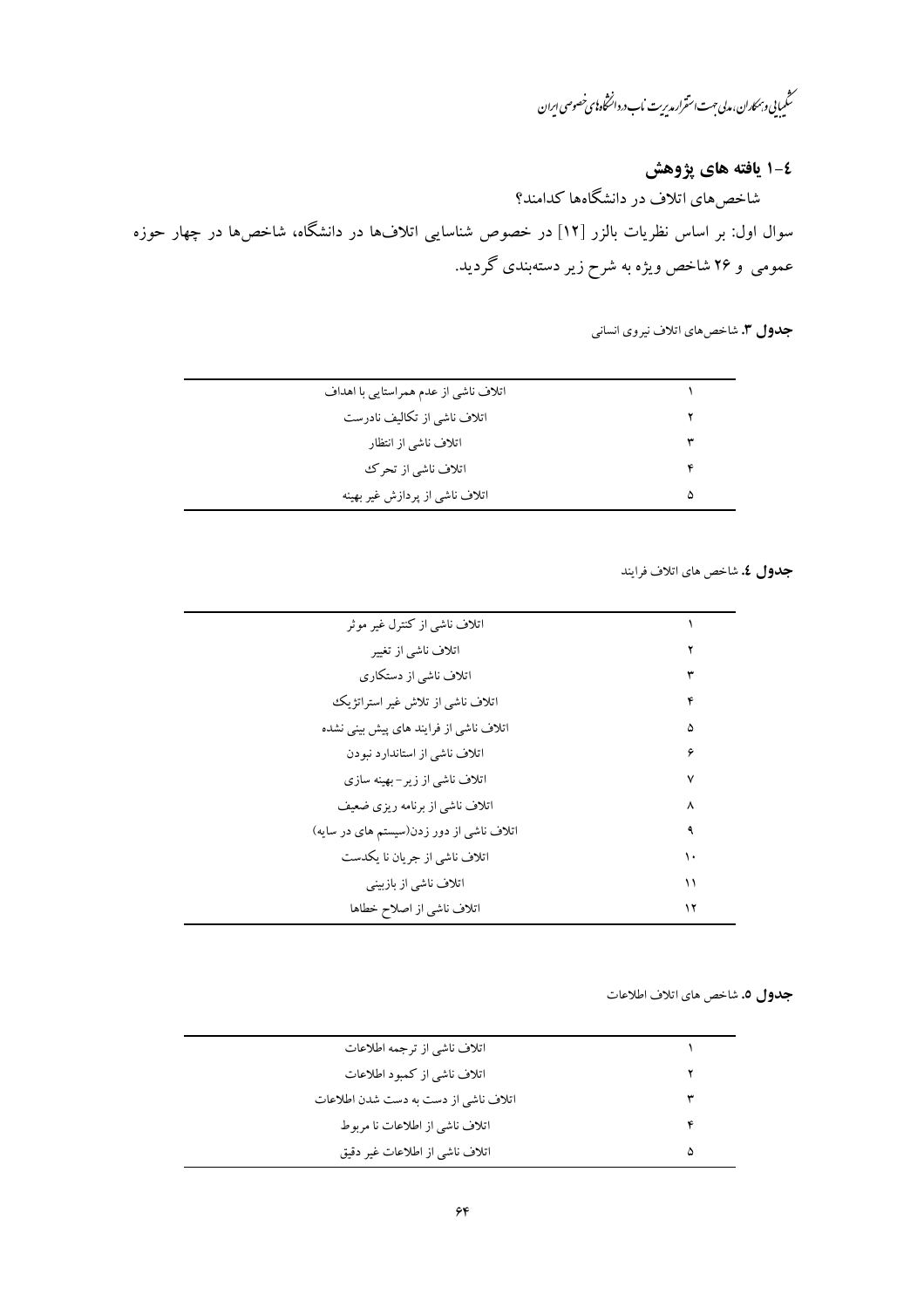# محله ریاضات کاربردی واحدلاسچان ۳۰ (۱۳۹۰) ۷۷-۵۷

جدول ٦. شاخص هاي اتلاف دارايي

| اتلاف ناشی از اضافه تولید و موجودی                        |  |
|-----------------------------------------------------------|--|
| اتلاف ناشي از نقل و انتقالات غير ضروري                    |  |
| اتلاف ناشی از دارایی های ثابت                             |  |
| اتلاف ناشی از بار اضافی بر نیروی انسانی، تجهیزات، تاسیسات |  |

سوال دوم: اهمیت نسبی حذف این اتلافها در دانشگاههای خصوصی ایران چقدر است و رتبه هر کدام چگونه است؟

دادههای گردآوری شده از پاسخ ۴۲ نفر از متخصصین آموزش عالی با استفاده از روشی که توضیح داده شد مورد استفاده قرار گرفتند. جدول ۷ نشان دهنده تعداد پاسخهای دریافت شده در هر درجه اهمیت و اهمیت نسبی حذف اتلافها و رتبه آنها است. در جدول ۸ اهمیت نسبی نرمال شده و رتبه شاخصهای اتلاف نشان داده شده است.

جدول ۷. اهمیت نسبی و رتبه شاخصهای اتلاف

|                                          |                |                        | فراوانبي               |               |               |                                    | عدد فازی مثلثی             |                            |                            |               |
|------------------------------------------|----------------|------------------------|------------------------|---------------|---------------|------------------------------------|----------------------------|----------------------------|----------------------------|---------------|
| شاخص های اتلاف در دانشگاه                | خيلى<br>ز باد  | ز ماد                  | متوسط                  | کم            | خيلى<br>کم    | خوش<br>بينانه ترين                 | ممكن<br>ترين               | بدبينانه<br>ترين           | نسبى                       | رتبه          |
| اتلاف ناشی از عدم همراستایی با<br>اهداف  | ۴۴             | ۶١                     | ٣۴                     | ۱۶            | $\mathcal{N}$ | $\cdot/\Lambda$ $\cdot \Lambda$    | .797V                      | .7940                      | .7977                      | ۱۶            |
| اتلاف ناشی از تکالیف نادرست              | ٣٩             | ۴۶                     | ۲۹                     | ٧             | ۵             | $\cdot$ / $\wedge$ $\vee$ $\wedge$ | $\cdot$ / $\gamma\cdot$    | $\cdot$ /۴۷۴               | .799                       | ۵             |
| اتلاف ناشى از انتظار                     | ۴V             | $\mathsf{f}\mathsf{r}$ | ۲۶                     | ٨             | ۲             | .781                               | .799 <sub>A</sub>          | $\cdot/\Delta \cdot \cdot$ | .79A9                      | ۲             |
| اتلاف ناشي از تحرك                       | $\mathfrak{r}$ | ۵۲                     | ۲۶                     | ٨             | ۰             | ٠٨۶٥                               | $\cdot$ / $\cdot$ 698      | $\cdot$ /۴۹۷               | $\cdot$ / $9$ $A$ ۹        | ٣             |
| اتلاف ناشی از پردازش غیر بهینه           | ٧٨             | $\lambda$ ۶            | rr                     | ٨             | ۵             | $\cdot$ / $\wedge$                 | $\cdot$ / $\vee$ $\vee$    | .7019                      | $\cdot$ / $V \cdot \Delta$ | $\sqrt{2}$    |
| اتلاف ناشی از کنترل غیر موثر             | ٣۵             | ۶۱                     | $\mathbf{y}$           | ۴             | ٣             | .789                               | .7997                      | $\cdot$ /۴۹۴               | .7919                      | ۴             |
| اتلاف ناشي از تغيير                      | $\Upsilon$     | ۴۸                     | 60                     | ٨             | ۴             | $\cdot/\Lambda\cdot$               | .791V                      | $\cdot$ $/$ ۴۲۱            | $\cdot$ /۶۱۴               | ۱۸            |
| اتلاف ناشی از دستکاری                    | ۲۴             | ٣٠                     | ۱۸                     | $\mathcal{L}$ | ۲             | .7176                              | .7907                      | .760                       | .7999                      | ٩             |
| اتلاف ناشی از تلاش غیر<br>استراتژيك      | $\mathbf{y}$   | ۲٨                     | ۱۵                     | $\mathcal{L}$ | ٩             | $\cdot$ / $V$ $\vee$ $\vee$        | $\cdot$ /9 $\cdot$ $\circ$ | .7910                      | $\cdot$ /9 $\cdot$         | ۲۱            |
| اتلاف ناشی از فرایندهای پیش بینی<br>نشده | r <sub>f</sub> | ۵١                     | $\mathsf{Y}\mathsf{V}$ | ۵             | $\checkmark$  | $\cdot$ / $\wedge$ $\wedge$        | .7990                      | $\cdot$ /FVI               | .7909                      | ٧             |
| اتلاف ناشی از استاندارد نبودن            | ٣۴             | ٧٨                     | ٣١                     | ۱۹            | ۶             | $\cdot$ / $\wedge$                 | $\cdot$ / $54\%$           | $\cdot$ /۴۴ $\cdot$        | $\cdot$ / $\gamma$ rr      | $\mathcal{N}$ |
| اتلاف ناشی از زیر–بهینه سازی             | ۳۸             | ۴۳                     | ۲۵                     | ۱۵            | ۵             | .719                               | .7999                      | .764                       | .79                        | $\mathcal{L}$ |
| اتلاف ناشی از برنامه ریزی ضعیف           | ۲Λ             | ۴٣                     | ٣٣                     | $\mathsf{v}$  | ۵             | $\cdot$ / $\vee$ 97                | $\cdot$ /614               | $\cdot$ /۴۱۸               | $\cdot$ /61.               | ٢٠            |
| اتلاف ناشی از دور زدن                    | ۲۹             | YV                     | ۲۹                     | $\backslash$  | ١.            | $\cdot$ / $\vee$                   | .791V                      | .7970                      | $\cdot$ /۶۱۴               | ۱۹            |
| اتلاف ناشي از جريان نا يكدست             | ۲۱             | ۵٧                     | ۵۴                     | ۲۶            | ١٠            | $\cdot$ / $\vee$ $\wedge$          | .7894                      | .7799                      | .7091                      | ۲۵            |
|                                          |                |                        |                        |               |               |                                    |                            |                            |                            |               |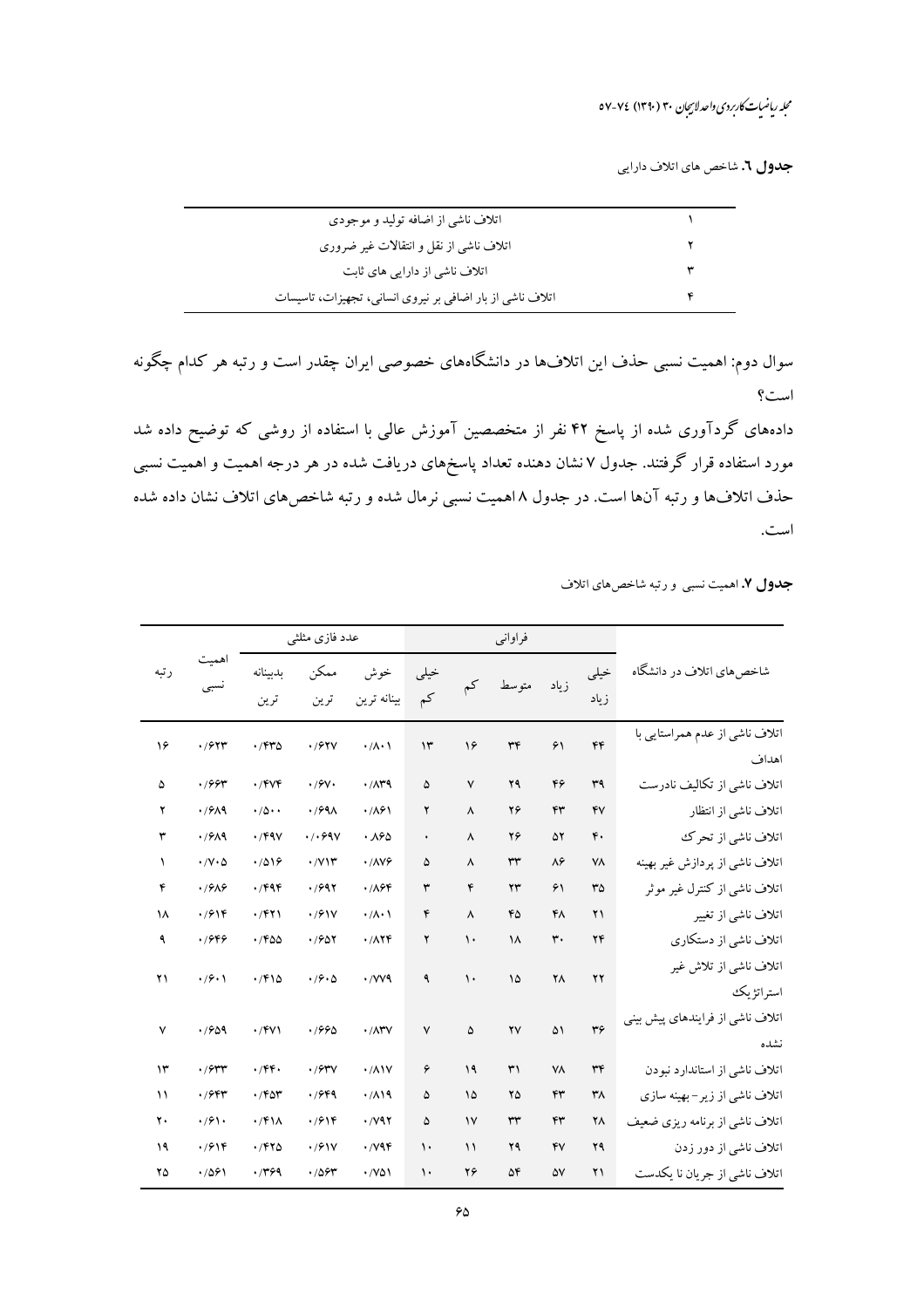ر<br>سنگیبایی و بمکاران، مدلی جهت استمرار مدیریت ناب د. دانشخاه پای خصوصی ایران

|              |                    |                       | عدد فازی مثلثی             |                                  |                       |               | فراوانبي               |                       |                |                                                   |
|--------------|--------------------|-----------------------|----------------------------|----------------------------------|-----------------------|---------------|------------------------|-----------------------|----------------|---------------------------------------------------|
| رتبه         | ىسبى               | بدبينانه<br>ترين      | ممكن<br>ترين               | خوش<br>بينانه ترين               | خيلى<br>کم            | کم            | متو سط                 | زياد                  | خيلى<br>زياد   | شاخصهای اتلاف در دانشگاه                          |
| ۲۶           | .7040              | ۰/۳۴۶                 | .7849                      | $\cdot$ / $\vee$ $\uparrow$      | ٩                     | $\mathsf{V}$  | ۱۹                     | ٢٨                    | $\mathcal{L}$  | اتلاف ناشی از بازبینی                             |
| ۱۴           | .7949              | $\cdot$ /۴۳۳          | .7979                      | $\cdot/\Lambda\cdot f$           | ٩                     | ۲۶            | ۴۴                     | $\Lambda^{\star}$     | ۴٨             | اتلاف ناشي از اصلاح خطاها                         |
| ۲۴           | .7090              | $\cdot$ /۳ $\vee$ ۳   | .7099                      | $\cdot$ / $\vee$ $\circ$         | ٣                     | $\gamma$      | ٣۴                     | $\mathsf{v}$          | ۱۶             | اتلاف ناشي از ترجمه اطلاعات                       |
| ۶            | .799               | $\cdot$ /FVI          | $\cdot$ / $9$ $\cdot$      | .787                             | $\lambda$             | $\mathcal{L}$ | ٣١                     | ۴۹                    | ٣۵             | اتلاف ناشي از كمبود اطلاعات                       |
| ۲۲           | $\cdot$ /9 $\cdot$ | .7911                 | $\cdot$ /9 $\cdot$ $\circ$ | $\cdot$ / $\sqrt{\lambda\Delta}$ | ۵                     | $\gamma$      | $\lambda$              | ٣٢                    | $\mathsf{V}$   | اتلاف ناشی از دست به دست شدن<br>اطلاعات           |
| ۱۵           | .7977              | $\cdot$ /۴۳۳          | .7979                      | $\cdot/\Lambda\cdot\tau$         | $\boldsymbol{\wedge}$ | ١٩            | ۴۱                     | ۵V                    | ۴٣             | اتلاف ناشی از اطلاعات نا مربوط                    |
| ١٢           | .770               | .796                  | $\cdot$ /۶۴.               | .719                             | $\mathsf{V}$          | $\mathcal{L}$ | $\mathsf{Y}\mathsf{V}$ | ۵۲                    | $\mathbf{r}$ . | اتلاف ناشی از اطلاعات غیر دقیق                    |
| ١.           | .7980              | .7809                 | .7801                      | $\cdot$ / $\wedge$               | ٨                     | $\mathsf{v}$  | $\mathsf{r}'$          | ۶۴                    | ۴٨             | اتلاف ناشی از اضافه تولید و<br>مو جو دی           |
| ۲۳           | .7849              | $\cdot$ /٣ $\wedge$ ۳ | .7011                      | $\cdot$ / $V\Delta V$            | $\lambda$             | ٩             | $\mathcal{N}$          | $\boldsymbol{\wedge}$ | $\mathcal{L}$  | اتلاف ناشى از نقل و انتقالات غير<br>ضروري         |
| $\mathsf{v}$ | $\cdot$ / $9$      | .799                  | .7911                      | $\cdot$ / $\vee$ 9 $\triangle$   | $\mathcal{N}$         | ٢٠            | ٣٢                     | ۵٨                    | 60             | اتلاف ناشی از دارایی های ثابت                     |
| ٨            | .7908              | .7999                 | .199.                      | $\cdot$ / $\wedge$ ۳۱            | $\boldsymbol{\wedge}$ | $\gamma$      | $\mathsf{r}\mathsf{r}$ | 66                    | FA             | اتلاف ناشی از بار اضافی بر نیروی<br>انسان تجهيزات |

**جدول ۸.** اهمیت نسبی نرمال شده و رتبه شاخصهای اتلاف در دانشگاه

| شاخص های اتلاف                         | اهمیت نسبی                        | اهمیت نسبی نرمال                                   | رتبه          |
|----------------------------------------|-----------------------------------|----------------------------------------------------|---------------|
| اتلاف ناشی از عدم همراستایی با اهداف   | .797                              | .7.7991V                                           | ۱۶            |
| اتلاف ناشی از تکالیف نادرست            | .799                              | $\cdot$ / $\cdot$ ۳ $\land$ ۹ $\land\land$         | ۵             |
| اتلاف ناشى از انتظار                   | .7919                             | $. / \circ.$                                       | ۲             |
| اتلاف ناشي از تحرك                     | .7919                             | 1.66620                                            | ٣             |
| اتلاف ناشی از پردازش غیر بهینه         | $\cdot$ / $\vee$ $\cdot$ $\Delta$ | . / . F                                            | $\lambda$     |
| اتلاف ناشی از کنترل غیر موثر           | .7989                             | $\cdot$ / $\cdot$ $\cdot$ $\cdot$ $\cdot$ $\wedge$ | ۴             |
| اتلاف ناشی از تغییر                    | .7916                             | 1/17911V                                           | ١٨            |
| اتلاف ناشی از دستکاری                  | .7999                             | $\cdot$ / $\cdot$ ۳ $\vee$ ۹ $\vee$ ۳              | ٩             |
| اتلاف ناشی از تلاش غیر استراتژیک       | $\cdot$ /9 $\cdot$                | $. / . \text{rorr}$                                | ۲۱            |
| اتلاف ناشی از فرایند های پیش بینی نشده | .7909                             | $. / .$ TAVSS                                      | $\mathsf{v}$  |
| اتلاف ناشی از استاندارد نبودن          | $\cdot$ /۶۳۳                      | $\cdot$ / $\cdot$ ۳۷۲ $\cdot$ ۳                    | $\mathcal{N}$ |
| اتلاف ناشی از زیر-بهینه سازی           | .795                              | $\cdot$ / $\cdot$ ۳۷۷۸۷                            | $\lambda$     |
| اتلاف ناشی از برنامه ریزی ضعیف         | $\cdot$ /91 $\cdot$               | $\cdot$ / $\cdot$ ۳۵۸۵ $\cdot$                     | ٢.            |
| اتلاف ناشی از دور زدن                  | .7916                             | .7.79.17                                           | ۱۹            |
| اتلاف ناشي از جريان نا يكدست           | .7091                             | .7.77.17                                           | ۲۵            |
| اتلاف ناشی از بازبینی                  | .7040                             | .7.71999                                           | ۲۶            |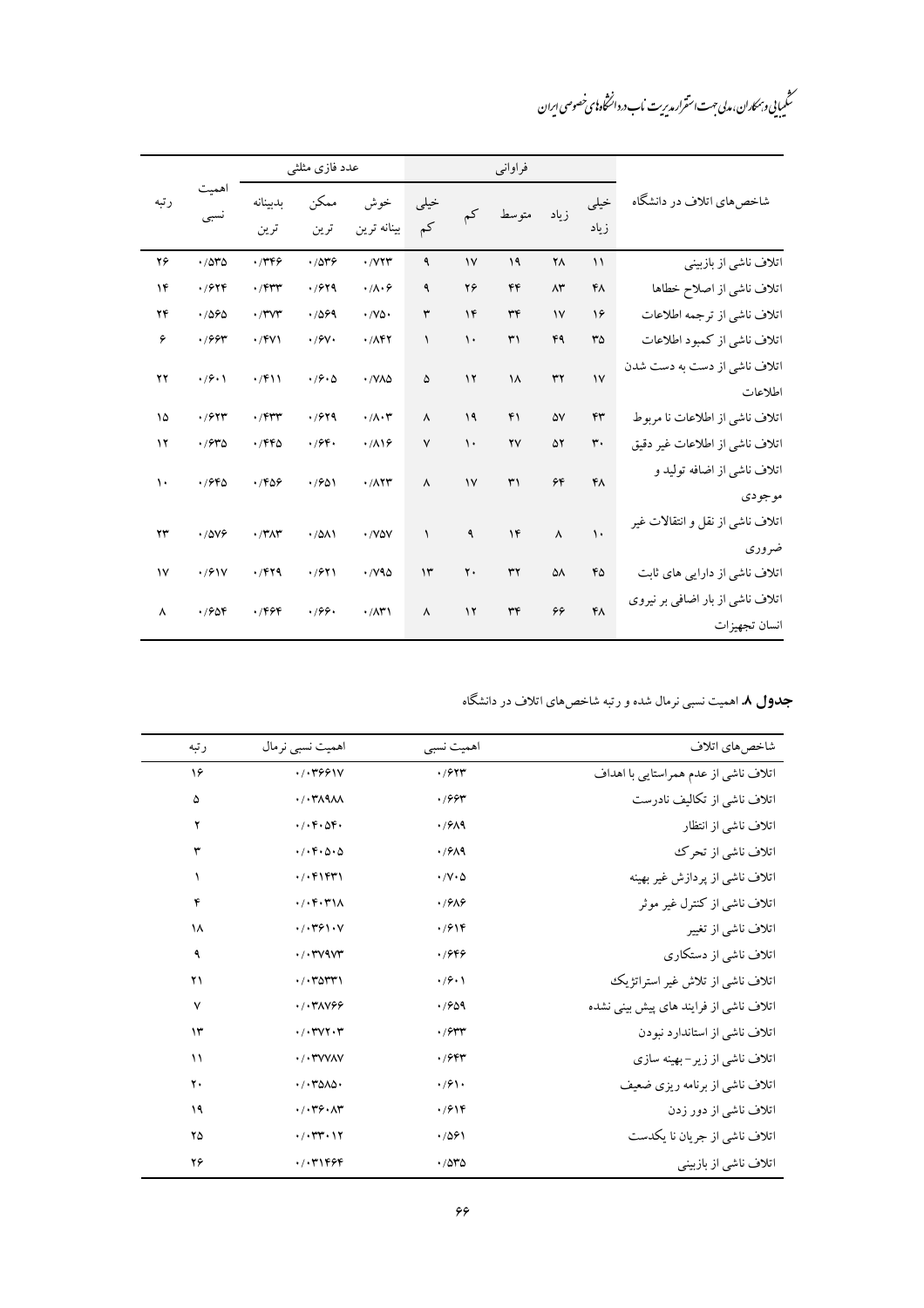محله رماضات کاربردی واحد لاسچان ۳۰ (۱۳۹۰) ۷۷-۷۷

| رتبه         | اهمیت نسبی نر مال                          | اهمیت نسبے           | شاخص های اتلاف                                 |
|--------------|--------------------------------------------|----------------------|------------------------------------------------|
| ۱۴           | .7.799A0                                   | .7949                | اتلاف ناشى از اصلاح خطاها                      |
| ۲۴           | $\cdot$ / $\cdot$ ۳۳۲۳۱                    | .7890                | اتلاف ناشى از ترجمه اطلاعات                    |
| ۶            | $\cdot$ / $\cdot$ ۳ $\land$ ۹ $\land\land$ | .799                 | اتلاف ناشی از کمبود اطلاعات                    |
| ۲۲           | . /                                        | $\cdot$ /9 $\cdot$   | اتلاف ناشی از دست به دست شدن اطلاعات           |
| ۱۵           | .7.79901                                   | .795                 | اتلاف ناشی از اطلاعات نا مربوط                 |
| ۱۲           | $\cdot$ / $\cdot$ ۳ $\vee$ ۳۴۳             | .7940                | اتلاف ناشي از اطلاعات غير دقيق                 |
| ۱۰           | $\cdot$ / $\cdot$ ۳ $\vee$ ۹۳ $\wedge$     | .7980                | اتلاف ناشی از اضافه تولید و موجودی             |
| ۲۳           | $\cdot$ / $\cdot$ ۳۳ $\wedge$ ۴۳           | .7009                | اتلاف ناشی از نقل و انتقالات غیر ضروری         |
| $\mathsf{v}$ | . / . 7970A                                | $\cdot$ /617         | اتلاف ناشی از دارایی های ثابت                  |
| ٨            | $\cdot$ / $\cdot$ ۳ $\wedge$ ۴۲ $\wedge$   | .7908                | اتلاف ناشی از بار اضافی بر نیروی انسان تجهیزات |
|              |                                            | $\frac{1}{\sqrt{2}}$ | جمع                                            |

همانطورکه در جدول فوق دیده می شود، شاخصهای رتبه اول تا سوم، اتلاف ناشی از پردازش غیر بهینه، اتلاف ناشی از انتظار و اتلاف ناشی از تحرک مربوط به اتلاف نیروی انسانی، شاخص رتبه چهارم (اتلاف ناشی ازکنترل غیر موثر) مربوط به اتلاف فرایند، شاخص رتبه پنجم (اتلاف ناشی از تکالیف نادرست) مربوط به اتلاف نیروی انسانی، شاخص رتبه ششم (اتلاف ناشی از کمبود اطلاعات) از گروه اتلاف اطلاعات، شاخص رتبه هفتم (اتلافهای ناشی از فرایندهای پیش بینی نشده) مربوط به اتلاف فرایند، شاخص رتبه هشتم (اتلاف ناشی از بار اضافی بر نیروی انسانی، تجهیزات و تاسیسات) مربوط به اتلاف دارایی، شاخص رتبه نهم (اتلاف ناشی از دستکاری) از گروه اتلاف فرایند بوده و شاخص رتبه دهم (اتلاف ناشی از اضافه تولید و موجودی) از گروه اتلافهای دارایی میباشد.



نعودار ١. رتبه و اهميت حذف اتلافها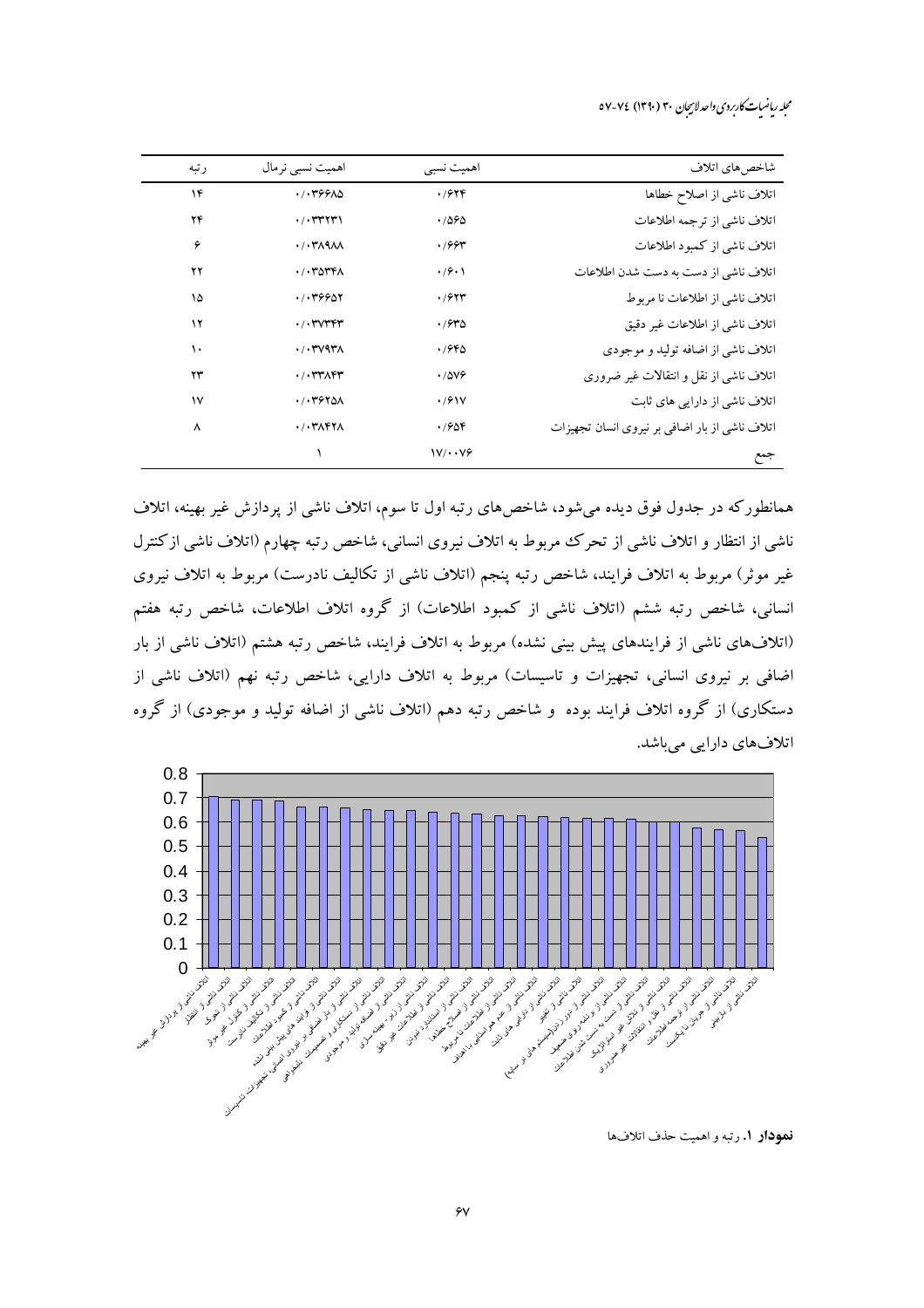.<br>مىگىيايى *دېمكاران*، مدىي حهت استترار مدىريت نماب د. د انتخاه **ن**اي خصوصى ايران



در نمودار بعدی اهمیت حذف هر کدام از گروههای اصلی اتلاف نشان داده شده است.

نمودار ٢. اهميت حذف اتلافهاي چهاركانه

تفسیر: در نمودار فوق مشاهده می شود که از نظر متخصصان، اولویت حذف اتلافهای چهارگانه در دانشگاههای خصوصی ایران به ترتیب: ۲۷ درصد اتلاف نیروی انسانی، ۲۵ درصد اتلاف دارایی و ۲۴ درصد اتلاف های فرایند و اطلاعات می باشند.

سوال سوم: روابط بین شاخصهای اتلاف در دانشگاههای خصوصی ایران چگونه است؟ برای پاسخگویی به این سوال آزمون تو بی کندال با ضریب اطمینان ۹۵ درصد بر دادهها اعمال گردید و نتیجه حاکی از وجود رابطه از نوع مستقیم میان شاخصهای اصلی بود و قویترین رابطه میان اتلاف اطلاعات و دارایی وجود داشت.

جدول ٩. روابط بين اتلافها

| ضریب توبی کندال           | اتلاف                        |
|---------------------------|------------------------------|
| $\cdot$ /5 $Vf$           | اتلاف نیروی انسانی و فرایند  |
| .799                      | اتلاف نیروی انسانی و اطلاعات |
| $\cdot$ /5 $V \cdot$      | اتلاف نیروی انسانی و دارایی  |
| .79                       | اتلاف فرايند و اطلاعات       |
| ۰/۶۴۴                     | اتلاف فرايند و دارايي        |
| $\cdot$ / $V$ ۶ $\Lambda$ | اتلاف اطلاعات و دارايي       |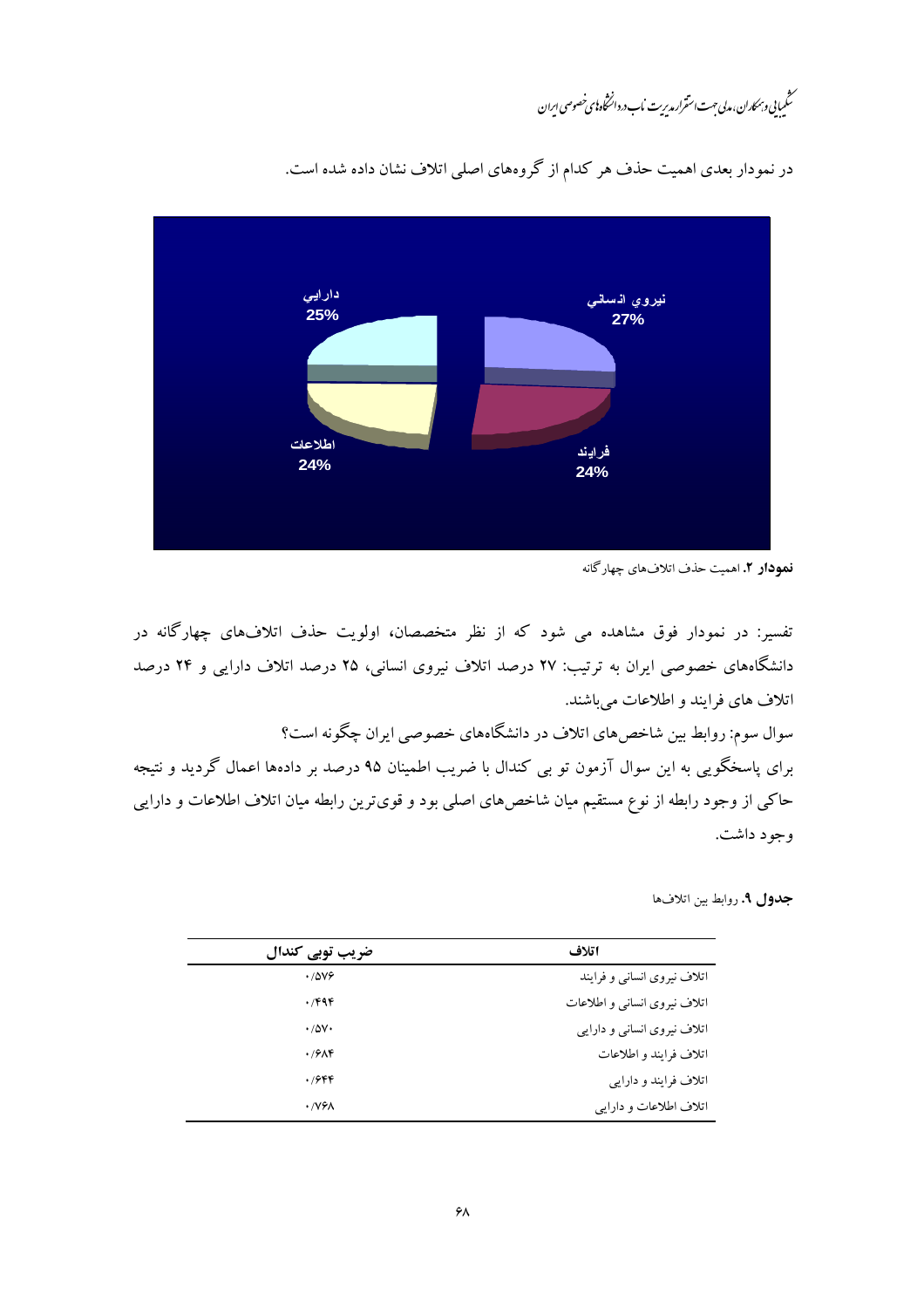سوال چهارم: وضعیت اتلافها در دانشگاههای خصوصی ایران چگونه است؟ برای پاسخ به این پرسش، مانند پرسش یکم عمل میکنیم. پس از طی گامهای لازم جداول زیر به دست میآید.

|                                                     | فراوانبي               |               |                        | عدد مثلثے فازی          |               |                                  | نمره نسبي                      |                             |                                      |                     |
|-----------------------------------------------------|------------------------|---------------|------------------------|-------------------------|---------------|----------------------------------|--------------------------------|-----------------------------|--------------------------------------|---------------------|
| شاخصهای اتلاف در دانشگاه                            | خیلی زیاد              | زياد          | متوسط                  | کم                      | خيلى<br>کم    | خوش<br>بينانه                    | محتمل<br>ترين                  | بدبينانه                    | نرمال                                | رتبه                |
| اتلاف ناشي از عدم همراستايي با اهداف                | ۲۵                     | ۵۶            | ۴۵                     | ۲V                      | ۱۵            | $\cdot$ / $VFT$                  | $\cdot$ /00/                   | $\cdot$ /۳۶۷                | $\cdot$ /00V                         | ٨                   |
| اتلاف ناشی از تکالیف نادرست                         | $\mathbf{Y}$           | ٣٧            | ۴۲                     | ١٨                      | ٧             | $\cdot$ / $V$ ۶ $\cdot$          | $\cdot$ / $\Delta$ V $\Lambda$ | $\cdot$ /٣ $\wedge$ ۳       | $\cdot$ / $\Delta V\Delta$           | ۵                   |
| اتلاف ناشى از انتظار                                | ۲۵                     | ۵۲            | ٣۴                     | $\mathcal{L}$           | ۴             | .711                             | .7947                          | .750                        | .797 <sub>A</sub>                    | ۲                   |
| اتلاف ناشي از تحرك                                  | ٢.                     | ۴۵            | ۴.                     | ۱۶                      | ۵             | · / VVA                          | .709F                          | $\cdot$ /۳۹۸                | .7091                                | ۴                   |
| اتلاف ناشی از پردازش غیر بهینه                      | ۵۵                     | ۶۴            | ۵۲                     | ۲۵                      | ۱۴            | $\cdot$ / $\sqrt{24}$            | .7910                          | .7917                       | $\cdot$ /۶۱۰                         | ٣                   |
| اتلاف ناشی از کنترل غیر موثر                        | $\mathsf{Y}\mathsf{V}$ | ۴۹            | $\mathsf{r}\mathsf{v}$ | $\checkmark$            | ۶             | .711                             | .7944                          | $\cdot$ /۴۳ $\wedge$        | .7979                                | $\lambda$           |
| اتلاف ناشي از تغيير                                 | ۱۴                     | ۲٧            | ۵٨                     | ۱۹                      | ٨             | $\cdot$ / $\vee\uparrow\uparrow$ | .7047                          | $\cdot$ /٣٣ $\wedge$        | .7041                                | ١٠                  |
| اتلاف ناشى از دستكاري                               | ۱۶                     | ١٨            | ٢.                     | $\mathbf{Y} \mathbf{Y}$ | $\lambda$     | $\cdot$ / $\vee$                 | .7079                          | $\cdot$ /٣٣ $\wedge$        | .7019                                | $\mathcal{N}$       |
| اتلاف ناشی از تلاش غیر استراتژیک                    | $\mathcal{N}$          | ۱۶            | ٣١                     | $\gamma$ ۴              | $\mathcal{L}$ | $\cdot/\gamma\cdot f$            | .7019                          | $\cdot$ /٣٣١                | $\cdot$ /011                         | ۱۴                  |
| اتلاف ناشی از فرایند های پیش بینی نشده              | ۲۳                     | ٣٢            | ٣۴                     | ٢٠                      | $\mathsf{v}$  | $\cdot$ / $\vee$ $\cdot$         | $\cdot$ / $\circ\tau\wedge$    | .7707                       | $\cdot$ / $\circ$ $\circ$ $\circ$    | $\ddot{\mathbf{a}}$ |
| اتلاف ناشی از استاندارد نبودن                       | ۱۹                     | ۴۰            | ۵۰                     | ٣۵                      | ۲۴            | $\cdot$ / $54\%$                 | .799                           | $\cdot$ /۳ $\cdot$ $\wedge$ | .790                                 | ۲۳                  |
| اتلاف ناشی از زیر-بهینه سازی                        | $\mathbf{y}$           | ٣٨            | ٣۵                     | ۱۶                      | ۱۴            | $\cdot$ / $VFA$                  | .7094                          | $\cdot$ /٣٧٥                | .7097                                | $\mathsf{v}$        |
| اتلاف ناشی از برنامه ریزی ضعیف                      | $\mathcal{N}$          | ٣١            | ۴۶                     | ۲۵                      | $\mathcal{L}$ | $\cdot$ / $\vee$ . $\varphi$     | .7019                          | .770                        | .7010                                | ۱۶                  |
| اتلاف ناشی از دور زدن(سیستمهای در سایه)             | ۱۴                     | ٣۵            | ۴۱                     | ٢.                      | ۱۶            | $\cdot$ /V $\cdot$ 6             | $\cdot$ /01V                   | $\cdot$ /٣٣ $\cdot$         | $\cdot$ /011                         | ۱۵                  |
| اتلاف ناشي از جريان نا يكدست                        | $\checkmark$           | ۴۳            | ۶۹                     | ٣٢                      | $\mathsf{N}$  | .79 <sub>AA</sub>                | $\cdot$ /۴۸۹                   | .799                        | .791                                 | ۲۵                  |
| اتلاف ناشی از بازبینی                               | ۵                      | ۲۵            | ۲٧                     | ۱۶                      | $\mathcal{L}$ | $\cdot$ / $9$ AV                 | $\cdot$ /۴۹۳                   | $\cdot$ /۳ $\cdot$ ۶        | .790                                 | ۲۴                  |
| اتلاف ناشى از اصلاح خطاها                           | ۲۳                     | ۵۰            | ٧٠                     | ۴۶                      | ۲۱            | $\cdot$ / $99V$                  | $\cdot/\Delta \cdot \Lambda$   | $\cdot$ /۳۱۸                | $\cdot$ / $\circ$ $\cdot$ $\vee$     | ١٨                  |
| اتلاف ناشى از ترجمه اطلاعات                         | $\gamma$               | $\mathcal{L}$ | ٣۴                     | ۲۴                      | ۴             | .799.                            | $\cdot/\Delta\cdot\Delta$      | $\cdot$ /٣١٠                | $\cdot/\Delta\cdot\Upsilon$          | ٢٠                  |
| اتلاف ناشی از کمبود اطلاعات                         | ۱۳                     | ۵۱            | ٣۵                     | ٢.                      | $\mathsf{v}$  | $\cdot$ / $V\Delta\Lambda$       | .789A                          | .7706                       | .789V                                | ۶                   |
| اتلاف ناشی از دست به دست شدن اطلاعات                | ٩                      | ۱۴            | ٣١                     | ۲۴                      | ۶             | $\cdot$ / $9\Lambda$             | $\cdot$ /۴۹ $\cdot$            | .791                        | .79.                                 | ۲۶                  |
| اتلاف ناشی از اطلاعات نا مربوط                      | ۱۸                     | ٣١            | ۶۸                     | ٣٢                      | ۱۹            | .7919                            | .799                           | $\cdot$ /۳ $\cdot$ ۸        | $\cdot$ /۴۹۷                         | ۲۲                  |
| اتلاف ناشی از اطلاعات غیر دقیق                      | $\mathcal{L}$          | ٣٢            | ۴۲                     | ٣.                      | $\mathcal{L}$ | .7999                            | .70.7                          | .7717                       | .70.7                                | ۱۹                  |
| اتلاف ناشی از اضافه تولید و موجودی                  | ۲۲                     | ۴۵            | ۴۹                     | ٣٩                      | $\mathcal{N}$ | $\cdot$ / $\vee$ 10              | .7079                          | .749                        | $\cdot$ / $\Delta$ $\gamma$ $\gamma$ | $\mathcal{L}$       |
| اتلاف ناشی از نقل و انتقالات غیر ضروری              | ۴                      | ٩             | ۱۶                     | $\mathcal{L}$           | ۲             | $\cdot$ / $\vee$ $\cdot$         | .701.                          | .779                        | $\cdot/\Delta \cdot \Lambda$         | $\mathsf{v}$        |
| اتلاف ناشی از دارایی های ثابت                       | $\mathbf{Y}$           | ٣۶            | ۵۴                     | ٣۴                      | ۲۲            | $\cdot$ / $9$ ۸۹                 | $\cdot/\Delta\cdot Y$          | .770                        | $\cdot/\Delta\cdot\Upsilon$          | ۲۱                  |
| اتلاف ناشی از بار اضافی بر نیروی انسانی،<br>تجهيزات | ۲۱                     | ۴۲            | ۵٨                     | ٣٣                      | ۱۴            | $\cdot$ / $\vee$ 10              | .701V                          | .749                        | .7019                                | ۱۲                  |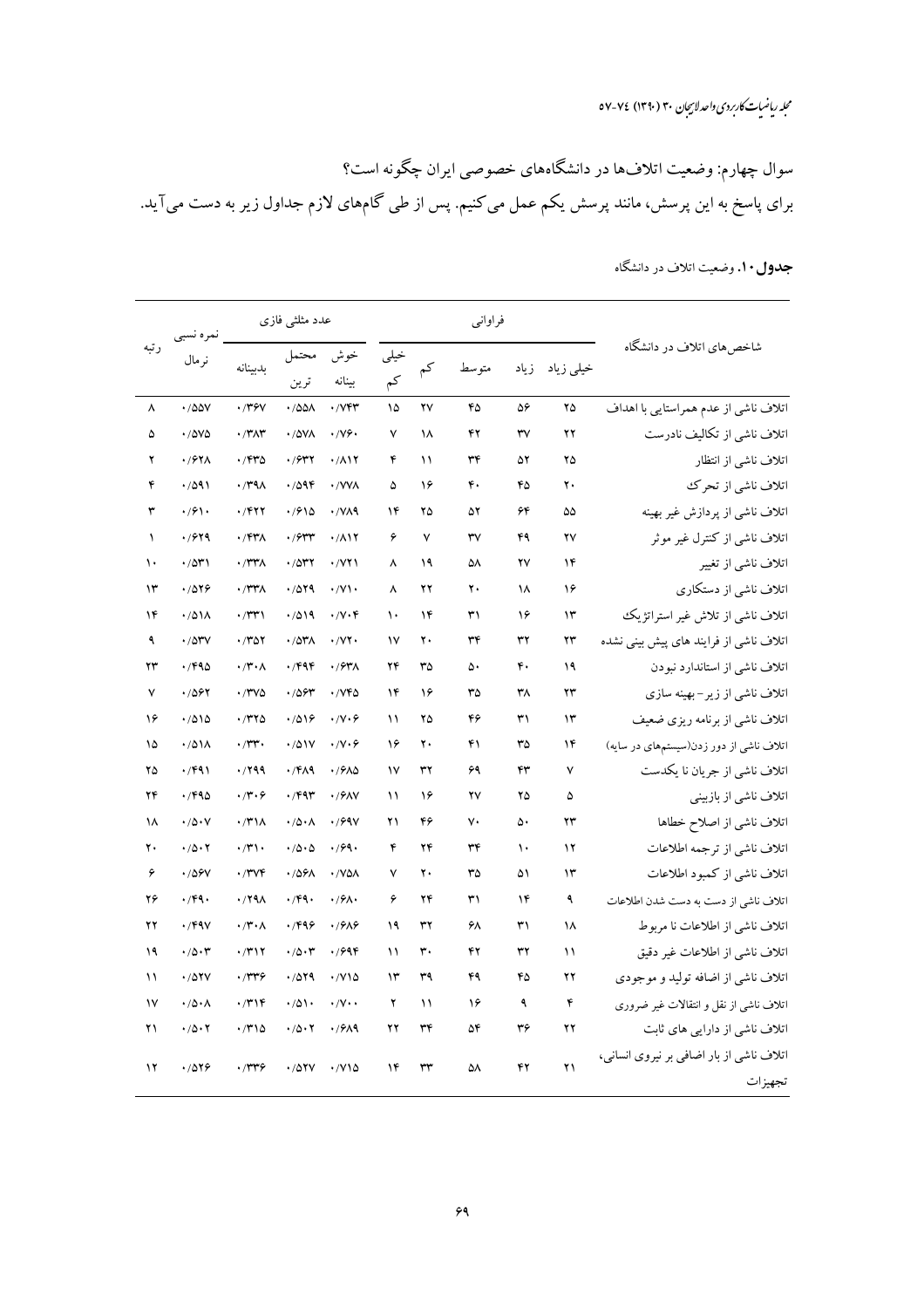.<br>مىڭمىيايى *دېمكار*ان، مەلى جهت استترارىدى<sub>رى</sub>ت ناب در دانىڭاە<sup>يا</sup>ى خصوصى اىران

| رتبه          | نمره نسبي نرمال                        | نمره نسبي                         | شاخصهاي اتلاف                                    |
|---------------|----------------------------------------|-----------------------------------|--------------------------------------------------|
| ٨             | . /                                    | $\cdot$ /00V                      | اتلاف ناشی از عدم همراستایی با اهداف             |
| ۵             | . / . 511177                           | $\cdot$ / $\Delta V\Delta$        | اتلاف ناشی از تکالیف نادرست                      |
| ۲             | . /                                    | ·/۶۲۸                             | اتلاف ناشى از انتظار                             |
| ۴             | $. / .$ $F$                            | .7091                             | اتلاف ناشي از تحرك                               |
| ٣             | $\cdot$ / $\cdot$ $f$ raad             | .791.                             | اتلاف ناشی از پردازش غیر بهینه                   |
| $\lambda$     | . /                                    | .7979                             | اتلاف ناشی از کنترل غیر موثر                     |
| $\mathcal{L}$ | $\cdot$ / $\cdot$ ۳۸۱۵.                | ۰/۵۳۱                             | اتلاف ناشي از تغيير                              |
| ۱۳            | $\cdot$ / $\cdot$ ۳۷۸۳۶                | .7019                             | اتلاف ناشی از دستکاری                            |
| ۱۴            | . /                                    | .701A                             | اتلاف ناشی از تلاش غیر استراتژیک                 |
| ٩             | $\cdot$ / $\cdot$ ۳۸۶ $\cdot$ V        | .704V                             | اتلاف ناشی از فرایند های پیش بینی نشده           |
| ۲۳            | .7.70009                               | ۱٬۴۹۵                             | اتلاف ناشی از استاندارد نبودن                    |
| ٧             | $\cdot$ / $\cdot$ ۴ $\cdot$ ۳۹ $\cdot$ | ۰/۵۶۲                             | اتلاف ناشی از زیر-بهینه سازی                     |
| ۱۶            | .7.70.99                               | .7010                             | اتلاف ناشی از برنامه ریزی ضعیف                   |
| ۱۵            | $\cdot$ / $\cdot$ ۳٧٢٣٧                | .701A                             | اتلاف ناشی از دور زدن(سیستم های در سایه)         |
| ۲۵            | . /                                    | .791                              | اتلاف ناشي از جريان نا يكدست                     |
| ۲۴            | ۰/۰۳۵۵۶۸                               | ۱/۴۹۵                             | اتلاف ناشی از بازبینی                            |
| ۱۸            | .7.799A                                | $\cdot$ / $\Delta$ $\cdot$ $\vee$ | اتلاف ناشى از اصلاح خطاها                        |
| ٢٠            | .7.79179                               | .70.7                             | اتلاف ناشى از ترجمه اطلاعات                      |
| ۶             | $\cdot$ / $\cdot$ ۴ $\cdot$ VV۵        | 7467 .                            | اتلاف ناشی از کمبود اطلاعات                      |
| ۲۶            | . /                                    | $\cdot$ /۴۹ $\cdot$               | اتلاف ناشی از دست به دست شدن اطلاعات             |
| ۲۲            | $\cdot$ / $\cdot$ ۳۵۷ $\cdot$ V        | .794V                             | اتلاف ناشی از اطلاعات نا مربوط                   |
| ۱۹            | $\cdot$ / $\cdot$ ۳۶۱۸۱                | $\cdot$ /0.7                      | اتلاف ناشی از اطلاعات غیر دقیق                   |
| ۱۱            | ۰/۰۳۷۹۱۱                               | .707V                             | اتلاف ناشي از اضافه توليد و موجودي               |
| $\mathsf{v}$  | . /                                    | $\cdot/\Delta \cdot \Lambda$      | اتلاف ناشی از نقل و انتقالات غیر ضروری           |
| ۲۱            | ۰/۰۳۶۱۲۴                               | $\cdot$ /5 $\cdot$ $\cdot$        | اتلاف ناشی از دارایی های ثابت                    |
| ۱۲            | $\cdot$ / $\cdot$ ۳۷۸۴۷                | .7019                             | اتلاف ناشی از بار اضافی بر نیروی انسانی، تجهیزات |
|               | ١                                      | 17/9.4                            | جمع                                              |

**جدول ۱۱.** نمره نسبی نرمال شده و رتبه اتلافهای موجود در دانشگاهها

جدول فوق نشان میدهد که از نظر متخصصان ، اتلاف ناشی از کنترل غیر موثر از گروه اتلافهای فرایند، بالاترین رتبه را در وضعیت فعلی اتلاف در دانشگاهها دارد. چهار اتلاف بعدی شامل اتلافهای ناشی از انتظار، پردازش غیر بهینه، تحرک وو تکالیف نادرست، همه در گروه اتلافهای نیروی انسانی قرار دارند. شاخص ششم، اتلاف ناشی از کمبود اطلاعات، مربوط به اتلاف اطلاعات، شاخص هفتم اتلاف ناشی از زیر بهینهسازی، مربوط به اتلاف فرایند، شاخص هشتم، اتلاف ناشی از عدم همراستایی با اهداف، از اتلافهای نیروی انسانی و شاخصهای نهم و دهم، اتلافهای ناشی از فرایندهای پیش بینی نشده و تغییر، از گروه اتلافهای فرایند هستند.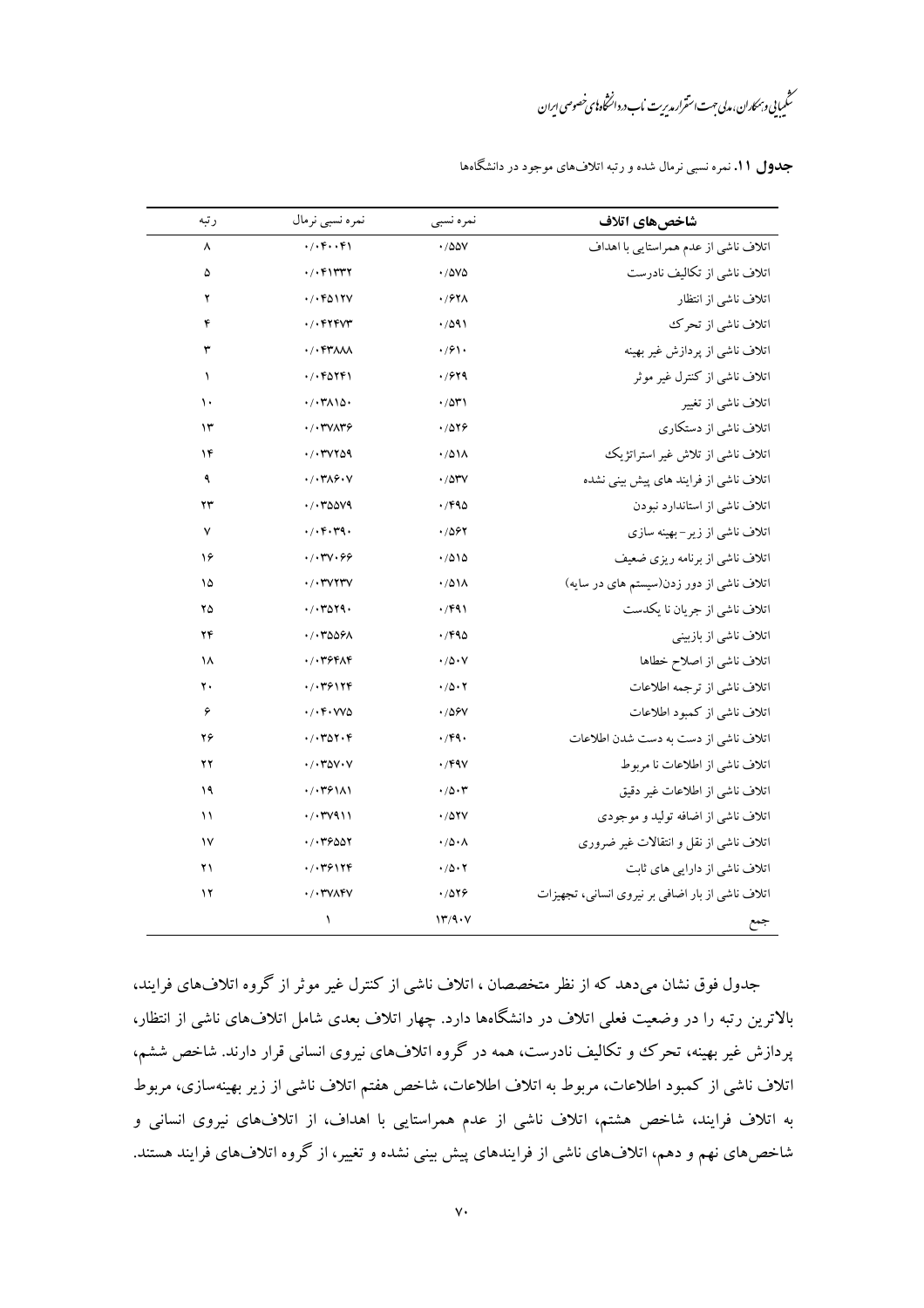مجله ریاضیات کاربردی واحد لاسچان ۳۰ (۱۳۹۰) ۷۶-۵۷

همه شاخصهای اتلاف نیروی انسانی، در ده رتبه اول دیده میشوند. نمودار بعدی، وضعیت نسبی اتلافهای چهار گانه را نشان می دهد.



**نمودار ۳.** وضعیت شاخصهای اتلاف در دانشگاه



نمودار ۴ وضعیت وجود اتلافهای چهارگانه در دانشگاههای خصوصی ایران را نشان میدهد.

**نمودار ٤.** وضعیت اتلافهای چهارگانه در دانشگاهها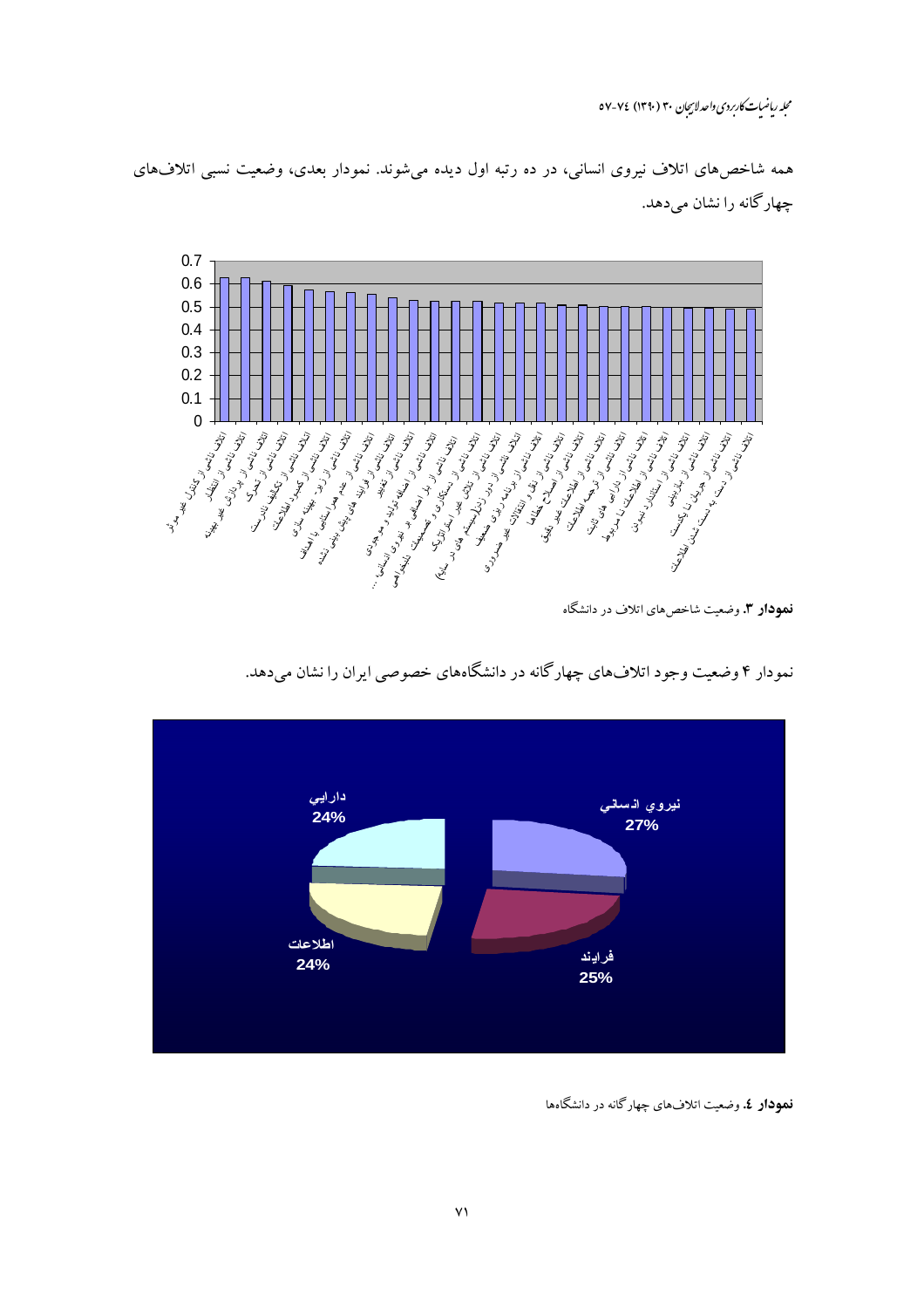.<br>مىڭمىيانى وہمكاران، مدلى حهت استترار مدىرىت ناب در دائىڭاه بىي خصوصى اىران

با توجه به نمودار فوق، دادههای پرسشنامه حاکبی از آن است که بنا به نظر متخصصان، در حال حاضر ۲۷ درصد اتلافها در گروه اتلافهای نیروی انسانی قرار دارند. ۲۵ درصد در گروه اتلافهای فرایند، ۲۴ درصد در گروه .<br>اتلافهای اطلاعات و همچنین ۲۴ درصد در گروه اتلافهای دارایی دسته بندی می شوند.

با توجه به اطلاعات حاصل از تحقیقات دانشمندان و پژوهش انجام شده، جهت استقرار مدیریت ناب در دانشگاههای خصوصی ایران با فرض وجود عامل تغییر که فردی با انگیزه و اقتدار کافی است، باید:

- تیم استقرار مدیریت ناب با شرکت افراد مناسب تشکیل گردد.  $-1$
- شناسایی کلیه ذینفعان در فرایندهای دانشگاه مربوطه، و تشکیل یک یا چند کارگروه تخصصی با  $-\tau$ عضويت ذينفعان
- آموزش اصول و اقدامات ناب در آموزش عالمی به هیات رییسه، اعضای تیم استقرار و کار گروههای  $-\tau$ تخصصی توسط فرد با افراد متخصص
- شناسایی کلیه فرایندها و فهرست نمودن ارزشها و انتظارات مورد نظر ذینفعان و تهیه نقشهای از روند  $-\epsilon$ انجام فرایندها در وضعیت حاضر و آینده با همکاری کارگروهها
- شناسایی فعالیتهای دارای اتلاف در هر کارگروه تخصصی، با توجه به ملاک های مناسب ارزشیابی  $-\Delta$ و مورد تایید وهمسو با برنامه راهبردی دانشگاه و ارایه جهت بررسی در تیم استقرار
- اندازه گیری اتلافها به منظور تعیین میزان ناب بودن فرایندهای دانشگاه و تعیین اولو پتهای حذف  $-\epsilon$ اتلاف (كار انجام شده در اين تحقيق)
- اقدام جهت حذف و کاهش اتلافهایی که با استفاده از ابزارهای ناب سریعاً قابل حذف هستند و  $-V$ فراهم نمودن تمهیداتی جهت حذف و کاهش اتلافهایی که به دلایل گوناگون از جمله دانش فنی و دارایی های سازمان، فعلاً اجتناب ناپذیرند.
- راه اندازی یک سیستم انتقادات و پیشنهادات قوی به طور فراگیر و شامل کلیه ذینفعان (داخلی و  $-\lambda$ خارجی) به منظور مشخص نمودن انتظارات ایشان، با ارتباط مستمر و ارزشیابی اقدامات اصلاحی انجام شده.
	- ۹- تکرار مراحل ۴ به بعد از آن جا که ناب یک سفر بی پایان است این حلقه پایانی ندارد.

## ه بحث و نتیجه گیری

بنابراین با توجه به نتایج حاصل از محاسبات انجام شده، آن دسته از اتلافها که هم از نظر میزان وجود و هم از نظر اهمیت حذف دارای اولویت هستند عبارتند از:

۱– اتلاف ناشی از تکالیف نادرست (نظیر: تهیه انواع گزارشات مفصل که خوانده نمیشوند، در خواست اسناد غیر ضروری و پایگانی آنها، …).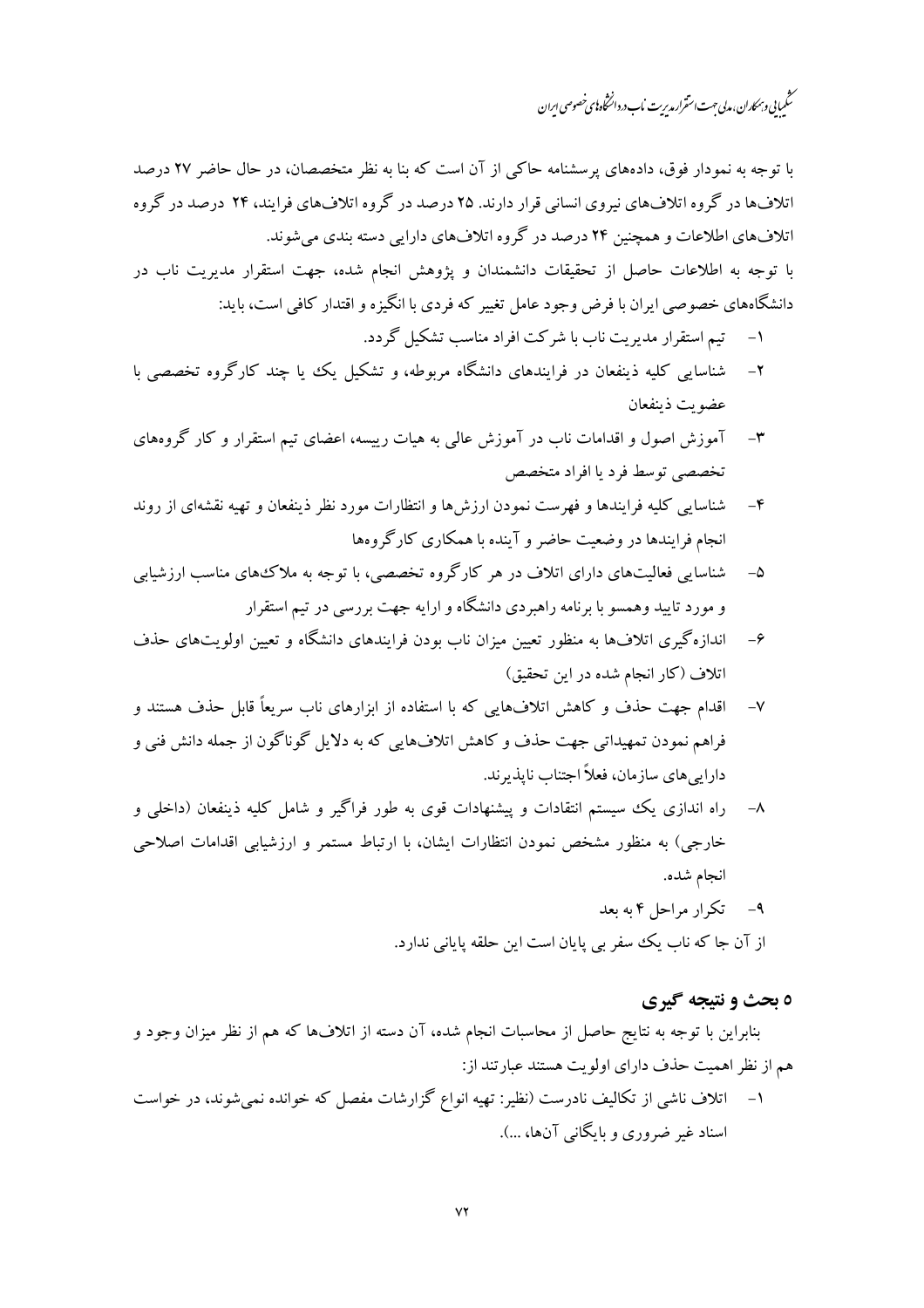- اتلاف ناشی از انتظار (نظیر: انتظار جهت امضاءهای متعدد فرم تسویه حساب، طولانی بودن مراحل اداری استخدام هیات علمی مورد نیاز،...).
- اتلاف ناشی از تحرک (رفت آمد کارکنان در ساختمانها و دفاتر متعدد جهت استفاده از تجهیزات  $-\tau$ ضروري، جابجا نمودن فرمها و نامهها از دفاتر مختلف براي امضاء...).
- اتلاف ناشی از پردازش غیر بهینه (عدم استفاده از تواناییها و مهارتهای کارکنان، محدود نمودن  $-\epsilon$ اختیارات و اقتدار کارکنان ماهر و با انگیزه،...).
- اتلاف ناشی از کنترل غیر موثر (کنترل دایم کارکنان توسط سرپرستان، عدم وجود ملاک های  $-\Delta$ استاندارد جهت ارزيابي عملكرد كاركنان....).
- اتلاف ناشی از کمبود اطلاعات (تخصیص بودجه بدون داشتن اطلاعات کافی از نیازهای دانشگاه،  $-\epsilon$ سرمايه گذاري جديد جهت جذب دانشجو بدون اطلاع كافي از نيازها و علايق ايشان...).

که چهار اتلاف اول، از گروه اتلافهای نیروی انسانی، پنجمی از اتلافهای فرایند و ششمی از دسته اتلافهای اطلاعات مے باشد.

| ميزان وجود       | اهميت حذف        | رتبه |
|------------------|------------------|------|
| كنترل غير موثر   | پردازش غیر بھینه |      |
| انتظار           | انتظار           |      |
| پردازش غیر بھینه | تحر ک            | ٣    |
| تحرك             | كنترل غير موثر   | ۴    |
| تكاليف نادرست    | تكاليف نادرست    | ۵    |
| كمبود اطلاعات    | كمبود اطلاعات    | ۰    |

جدول ١٢. مقايسه شش شاخص داراي بالاترين مرتبه

در مقایسه یافتههای این تحقیق با سایر تحقیقات انجام شده، میتوان به موارد زیر اشاره کرد.

دانشگاه سنت اندروز [۱۳] اتلاف های ناشی از جابجایی، بایگانی مدارک اضافی، حمل و نقل، انتظار، پردازش اضافی، تولید اطلاعات اضافی، عدم استفاده مطلوب از توانایی های کارکنان نكومبا [۱۴] اتلاف ناشی از تحرک، انتظار، عدم اطمینان، خطا، تکالیف نادرست، تولید اضافی، انبار کردن اضافی، پردازش غیر بهینه، ارتباط ضعیف( کمبود و عدم امکان دسترسی به موقع به اطلاعات) و سوء استفاده از منابع. اتلاف ناشی از تولید اضافی، انتظار، تحرک، موازی کاری، انبار کردن، حمل ونقل، واتربري [١٥] خطاها و رفتارها(فرافکنبی، عدم تبادل اطلاعات و مهارت ها)

جدول ١٣. مقايسه اتلاف در ساير تحقيقات